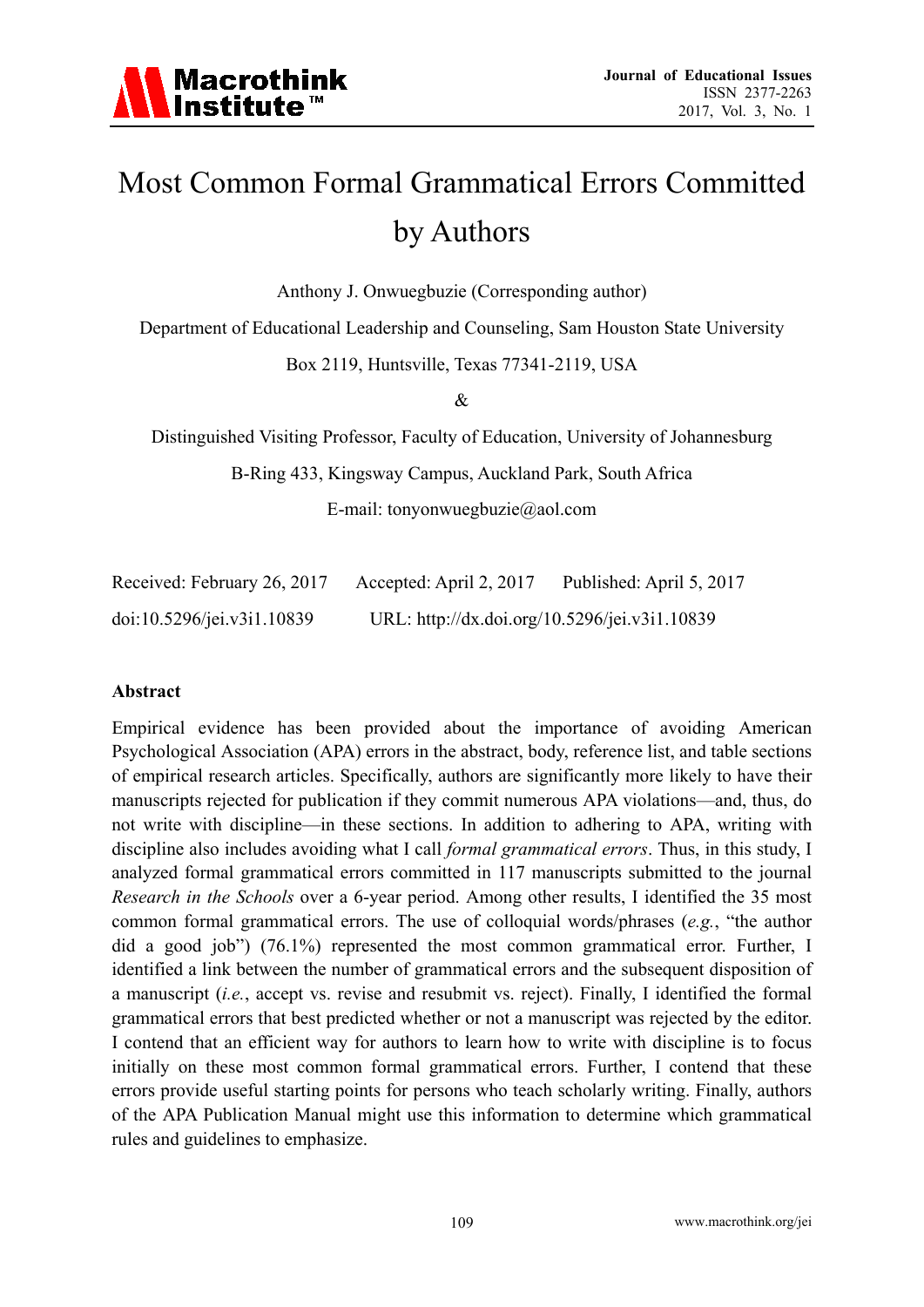

**Keywords:** Grammar, Grammatical errors, *Research in the Schools*, Writing with discipline, Manuscript rejection, Manuscript acceptance

### **1. Introduction**

Writing scholarly works poorly typically has negative consequences. For example, with respect to manuscripts written for journals, more than a decade ago, Onwuegbuzie and Daniel (2005) documented that manuscripts submitted to *Research in the Schools*, a nationally/internationally refereed journal, that are poorly written overall are approximately 12 times more likely to be rejected, on average, than are well-written manuscripts. As a result of this finding, Onwuegbuzie and colleagues subsequently have written a series of works (*e.g.*, articles, book chapters, book) in which they have deconstructed the writing process. Through these works, they have demonstrated the importance of *writing with discipline* when writing dissertations/theses and manuscripts for consideration for publication in journals. In particular, these authors have made evident the importance of avoiding violations to the American Psychological Association (APA) style guide (APA, 2010) in the abstract (Hahs-Vaughn, Onwuegbuzie, Slate, & Frels, 2009) and the body of the manuscript (Onwuegbuzie, Combs, Slate, & Frels, 2010), as well as in the reference list (Onwuegbuzie, Combs, Frels, & Slate, 2011; Onwuegbuzie, Frels, & Slate, 2010; Onwuegbuzie, Hwang, Combs, & Slate, 2012; Onwuegbuzie, Hwang, Frels, & Slate, 2011; Onwuegbuzie, Waytowich, & Jiao, 2006; Waytowich, Onwuegbuzie, & Jiao, 2006) and table (Frels, Onwuegbuzie, & Slate, 2010a) sections of empirical and non-empirical (*e.g.*, methodological, conceptual, theoretical) manuscripts submitted to a journal for review for possible publication. Further, Onwuegbuzie, Mallette, Slate, and Hwang (2013) provided evidence that the readability of the manuscript is an important predictor of the quality of a manuscript. Specifically, using two popularized and easily accessible readability formulas, namely, the Flesch Reading Ease (RE) and Flesch-Kincaid Grade Level (GL), Onwuegbuzie et al. (2013) reported that (a) manuscripts with Flesch RE scores between 0 and 30 were 1.64 more times less likely to be rejected than were manuscripts with Flesch RE scores greater than 30, and (b) manuscripts with Flesch-Kincaid GL scores of 16 and above were 4.55 times less likely to be rejected than were manuscripts with Flesch-Kincaid GL scores less than 16. Most recently, in an investigation of the role of link (*i.e.*, transition) words/phrases, Onwuegbuzie (2016) not only conceptualized 12 dimensions of link words/phrases and identified the most common link words/phrases, but also documented that manuscripts submitted to a journal for review for possible publication were statistically significantly and practically significantly less likely to be rejected if they contained one or more link words/phrases that were classified as representing the dimensions labelled as (a) *add information/provide similarity* (*e.g.*, *Further*, *Moreover*)—1.75 times less likely to be rejected; (b) *narration* (*e.g.*, *Initially*, *Suddenly*)—1.32 times less likely to be rejected; and (c) *provide an emphasis* (*e.g.*, *Specifically*, *Particularly*)—1.75 times less likely to be rejected. Based on these findings, Onwuegbuzie (2016) concluded that

a plausible explanation resides in the complexity of scholarly articles—regardless of genre (*i.e.*, quantitative research, qualitative research, mixed research). Because of this complexity, it is important for authors to use link words/phrases in a way that they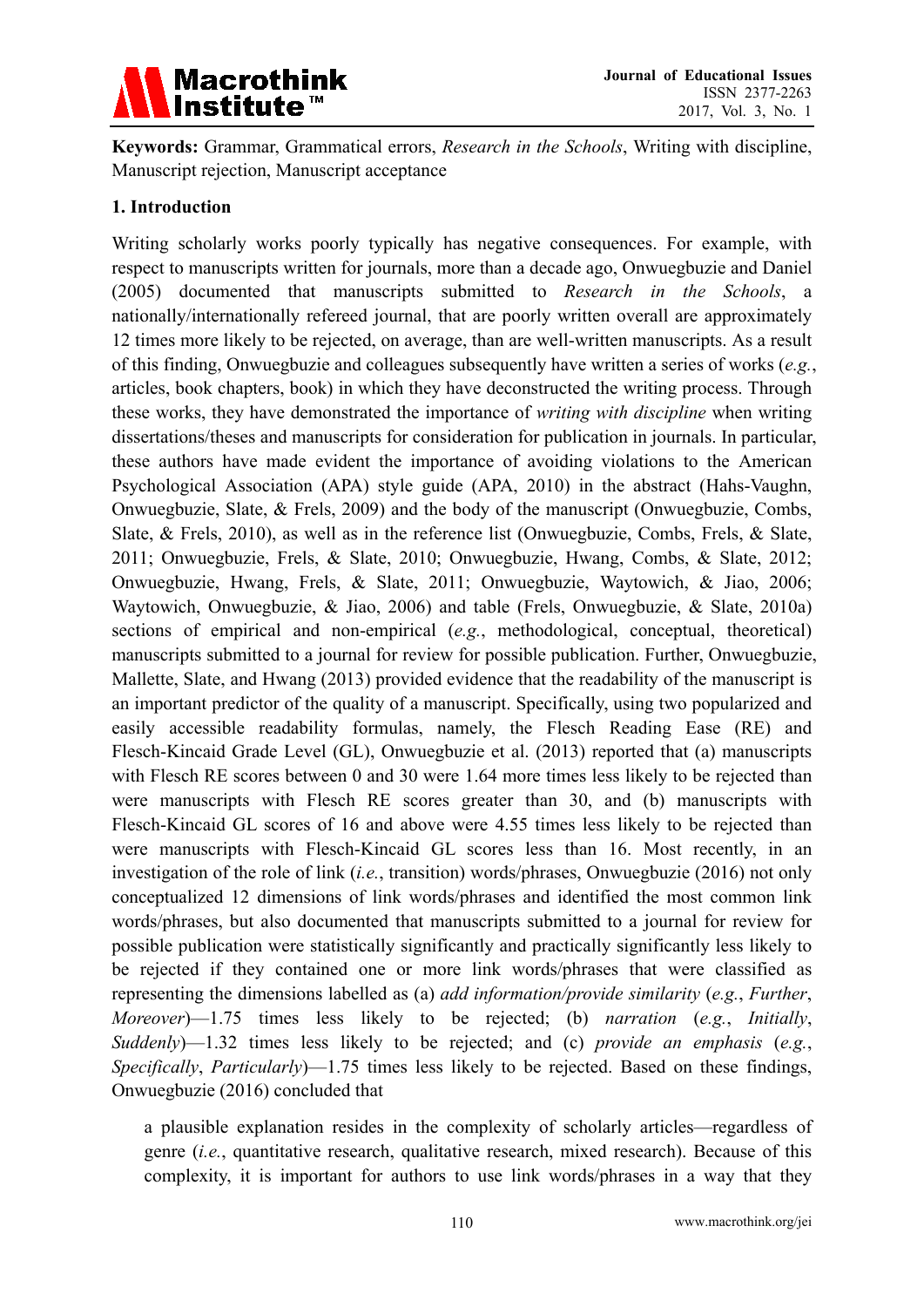

provide appropriate transitions between sentences and between paragraphs—which serve as proxies for assumptions, ideas, beliefs, propositions, theories, schemas, models, hypotheses, and the like. This use of link words/phrases—especially those associated with *Add information/provide similarity*, *Narration*, and *Provide an emphasis*—then, maximize the coherence of a manuscript, which, in turn, make it easier for readers in general and journal reviewers in particular to follow the author's logic of argumentation. (p. 327)

Simply put, findings from these series of works have demonstrated that authors are statistically and practically significantly more likely to have their manuscripts rejected for publication if they do not "write with discipline" (Onwuegbuzie & Combs, 2009, p. 116). However, adhering to APA style in various sections of a manuscript and to readability guidelines and link word/phrase conventions are not the only pathways to writing with discipline. In fact, when writing with discipline, I contend that it is also important for authors to avoid omitting grammatical errors. Indeed, as an editor of three journals, guest editor of several special issues, and reviewer of numerous journals, I have noticed that a common weakness of manuscripts written by beginning writers—and even more experienced writers—is the variety of grammatical errors committed. Unfortunately, committing numerous grammatical errors prevents a manuscript from being maximally coherent, thereby making it more difficult for readers in general and journal reviewers in particular to follow the author's logic of argumentation. However, to date, no researcher empirically has examined the grammatical errors that are committed by authors.

# *1.1 Conceptual Framework*

Broadly speaking, a grammatical error—also known as a usage error—refers to any instance of faulty, unconventional, or controversial usage, such as a subject-verb disagreement or an inappropriate verb tense. It should be noted that grammatical errors are distinct from other types of writing errors such as misspellings, typographical errors (*i.e.*, mistakes made in the typing process such as simple duplication, omission, transposition, or substitution of a small number of characters), factual errors (*i.e.*, mistake made in specifying facts), logical fallacies (*i.e.*, errors of reasoning), and faulty punctuation (*i.e.*, "errors in the use of spacing, conventional signs, and certain typographical devices as aids to the understanding and the correct reading, both silently and aloud, of handwritten and printed texts"; Encyclopaedia Britannica, n.d.). Grammatical errors have the potential to impede effective communication.

# *1.2 Purpose of Study and Research Questions*

With the aforementioned discussion in mind, the purpose of my study was to examine the prevalence of formal grammatical errors in manuscripts submitted to a journal for consideration for publication. By *formal* grammatical errors, I am referring to grammatical errors that are pertinent in formal (*i.e.*, scholarly) works. A second purpose was to examine the importance of formal grammatical errors on the quality of empirical manuscripts submitted to a journal for consideration for publication, as indicated by their eventual disposition (*i.e.*, accept vs. revise and resubmit vs. reject). Specifically, the following six research questions were addressed: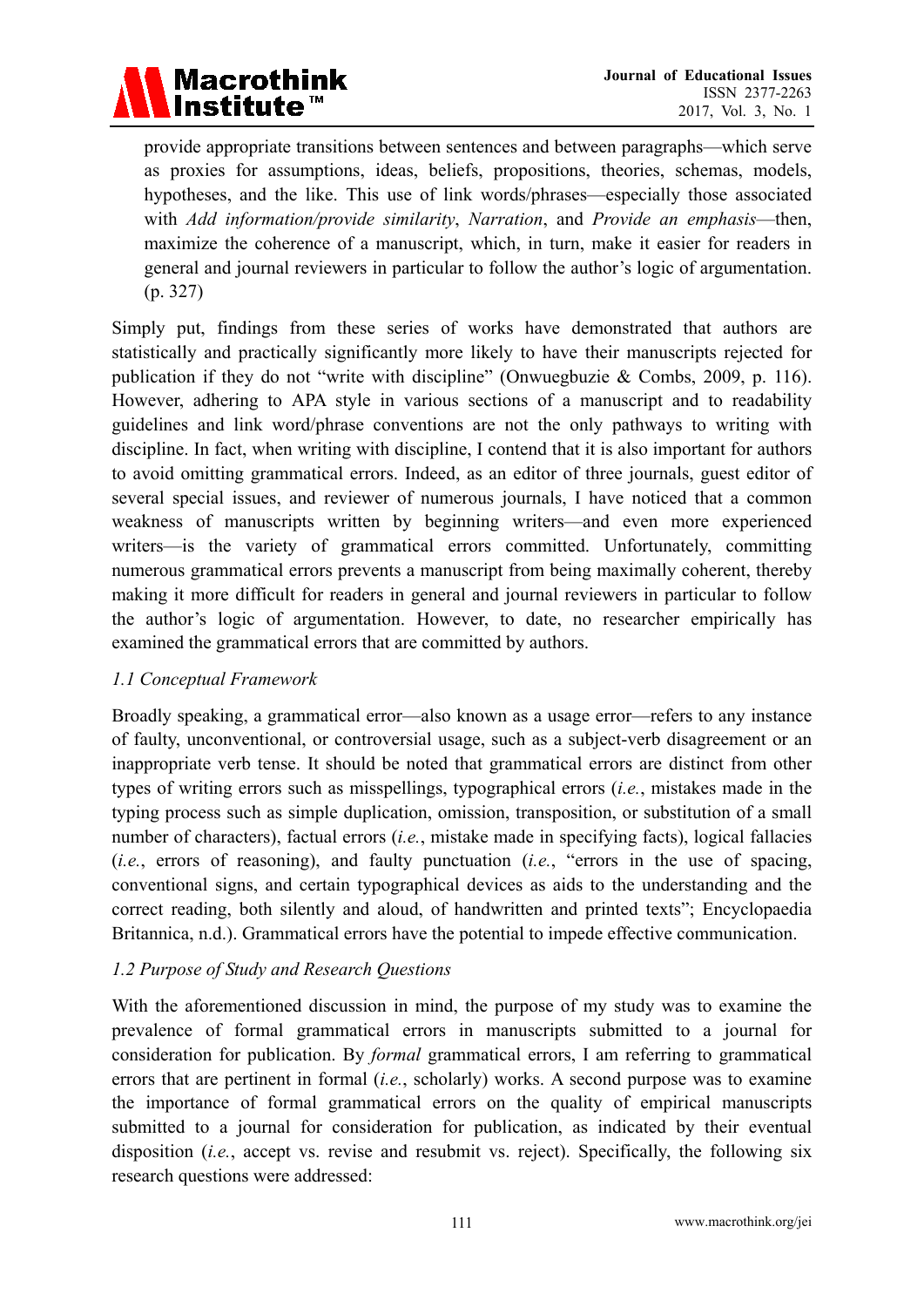

1) What is the prevalence of formal grammatical errors among manuscripts submitted to a journal?

2) What is the relationship between the overall frequency of formal grammatical errors and style guide errors (*i.e.*, APA errors) among manuscripts submitted to a journal?

3) What is the relationship between the overall frequency of formal grammatical errors and citation errors among manuscripts submitted to a journal?

4) What is the relationship between the overall frequency of formal grammatical errors and select demographic characteristics (*e.g.*, number of authors, gender of the lead author, length of manuscript, genre of manuscript) among manuscripts submitted to a journal?

5) What is the relationship between the overall frequency of formal grammatical errors and manuscript disposition among manuscripts submitted to a journal?

6) Which grammatical errors, if any, discriminate manuscripts that are rejected and manuscripts that are not rejected?

# **2. Method**

# *2.1 Sample Size and Procedures*

To analyze the prevalence and predictability of formal grammatical errors among manuscripts submitted to a journal, I examined 117 manuscripts submitted to *RITS* over a 6-year period (*i.e.*, 2014-2015). These manuscripts represented approximately 50% of all manuscripts submitted to this journal over this time frame, which made these findings generalizable at the very least to the population of manuscripts submitted to *RITS*. The sample size of 117 was selected via an a priori statistical power analysis. Specifically, it represented the sample size needed to detect a moderate multivariate relationship (*i.e.*, discriminant analysis; *f* = .28) simultaneously for the dependent measures (*i.e.*, 23 most common grammatical errors committed) between the two groups (*i.e.*, manuscripts that were rejected vs. manuscripts that were not rejected) at the 5% level of statistical significance and a power of .80.

For each of the 117 manuscripts submitted to *RITS* over this time period, I meticulously documented every grammatical error, APA error, and citation error committed by these 117 sets of authors. It took up to 4 hours to identify all the grammatical errors, APA errors, and citation errors contained in a manuscript—representing approximately 468 hours of coding. In addition, I noted several demographic features of the manuscript (*e.g.*, number of authors, gender of first author, length of manuscript, genre of manuscript), as well as the disposition of the manuscript.

Next, I used QDA Miner, Version 4.1.12 (Provalis Research, 2014) to conduct an initial coding of the 117 manuscripts for the formal grammatical errors contained in them, as well as to code characteristics of each manuscript (*e.g.*, genre of manuscript [*i.e.*, qualitative vs. quantitative vs. mixed methods vs. non-empirical]; number of authors, page length, word count), and to conduct a classical content analysis (Berelson, 1952) that determined the prevalence rates; and SPSS to conduct descriptive analyses (*e.g.*, measures of central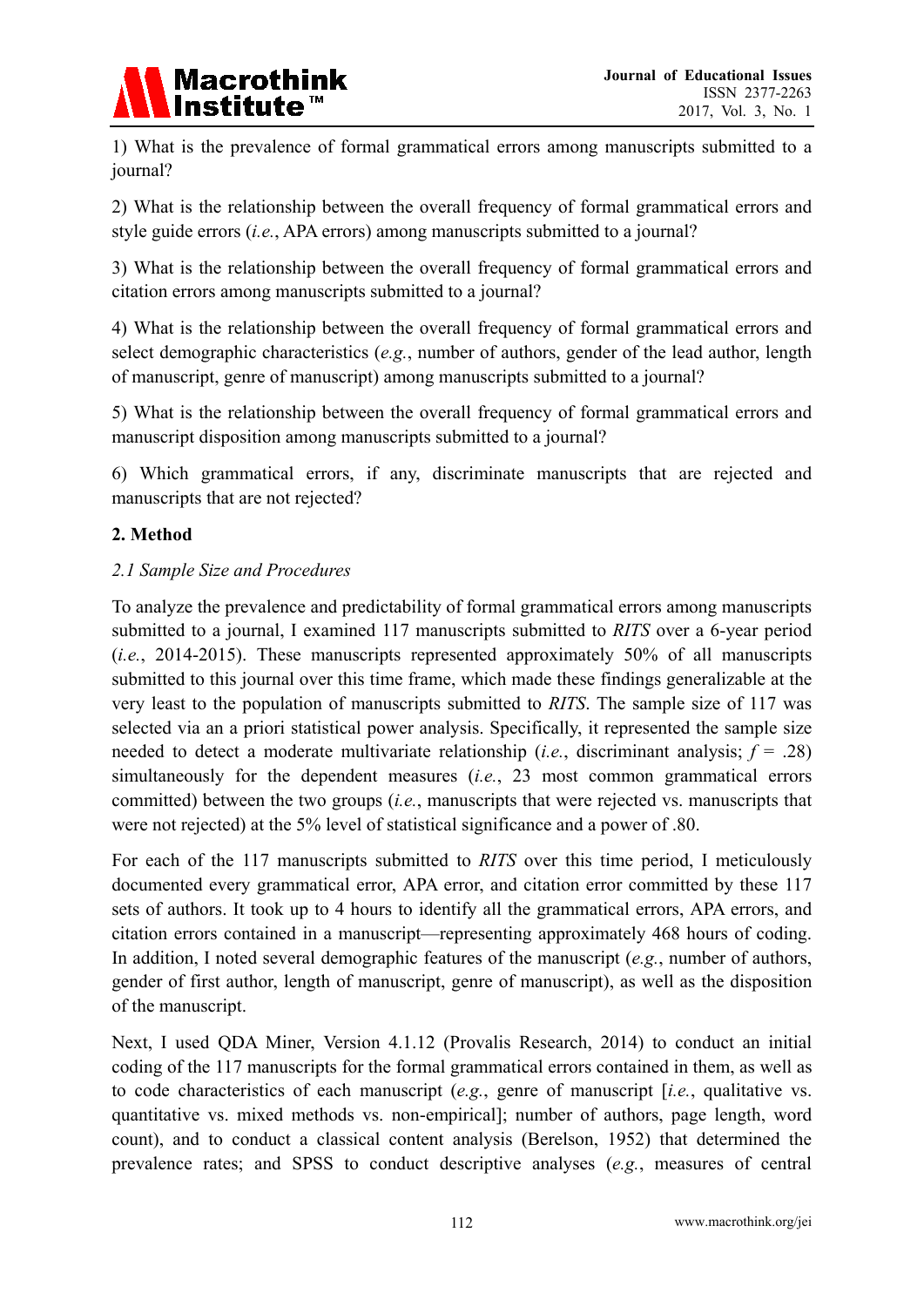# Macrot<mark>hink</mark><br>Institute™

tendency, measures of variability) and univariate analyses (*e.g.*, Pearson *r*s), as well as a discriminant analysis to determine the predictability of select grammatical errors with respect to manuscript disposition (*i.e.*, accept vs. revise and resubmit vs. reject) among manuscripts submitted to *RITS*. As such, the data set created was extremely rich.

# *2.2 Analysis*

Descriptive statistics (*i.e.*, measures of central tendency) were used to address the first research question (*i.e.*, What is the prevalence of grammatical errors among manuscripts submitted to a journal?). Furthermore, a series of Pearson *r*s was computed to examine the relationship between the number of formal grammatical errors and the number of APA errors committed (Research Question 2), the number of citation errors committed (Research Question 3), and demographic characteristics (*e.g.*, number of authors) (Research Question 4). Also, an analysis of variance was conducted to examine the number of formal grammatical errors as a function of subsequent manuscript disposition (*i.e.*, accept vs. revise and resubmit vs. reject) (Research Question 5). Finally, a discriminant analysis was used to determine which grammatical errors, if any, discriminated manuscripts that were rejected and manuscripts that were not rejected (Research Question 6).

# **3. Results and Discussion**

*3.1 Research Question 1. What Is the Prevalence of Formal Grammatical Errors among Manuscripts Submitted to a Journal?* 

# 3.1.1 Frequency of Individual Formal Grammatical Errors

Figure 1 presents the 35 most common formal grammatical errors committed by authors who submitted manuscripts to *Research in the Schools* over the 6-year period. Figure 2 presents these most common grammatical errors that emerged from the analysis, as well as other grammatical errors, alongside an example of the error and the corrected version. Using Cohen's (1988, pp. 180-183) non-linear arcsine transformation and Cohen's *d* criteria yielded cut-points of 1% endorsement as representing a small effect size, 7% endorsement as representing a medium effect size, and 16% endorsement as representing a large effect size. Thus, in the following sections, I will discuss, in the order of prevalence rate, grammatical errors whose prevalence rate represented a large effect size (*i.e.*,  $\geq 16\%$ )—which yielded 11 formal grammatical errors.

# 3.1.2 Colloquial Words/Phrases

Figure 1 reveals that the use of colloquial words/phrases, including the use of jargon, was the most common formal grammatical error—committed by more than three fourths (*i.e.*, 76.1%) of the authors. According to dictionary.com, the word *colloquial* is defined as "denoting or characterized by informal or conversational idiom or vocabulary," "pertaining to words or expressions more suitable for speech than writing; in informal," and "conversational style" (http://www.dictionary.com/browse/colloquial?s=t). The word *colloquial* comes from the Latin word colloquy (circa 1751), which means "a conversation" + -*al*, wherein *-al* represents

a suffix with the general sense "of the kind of, pertaining to, having the form or character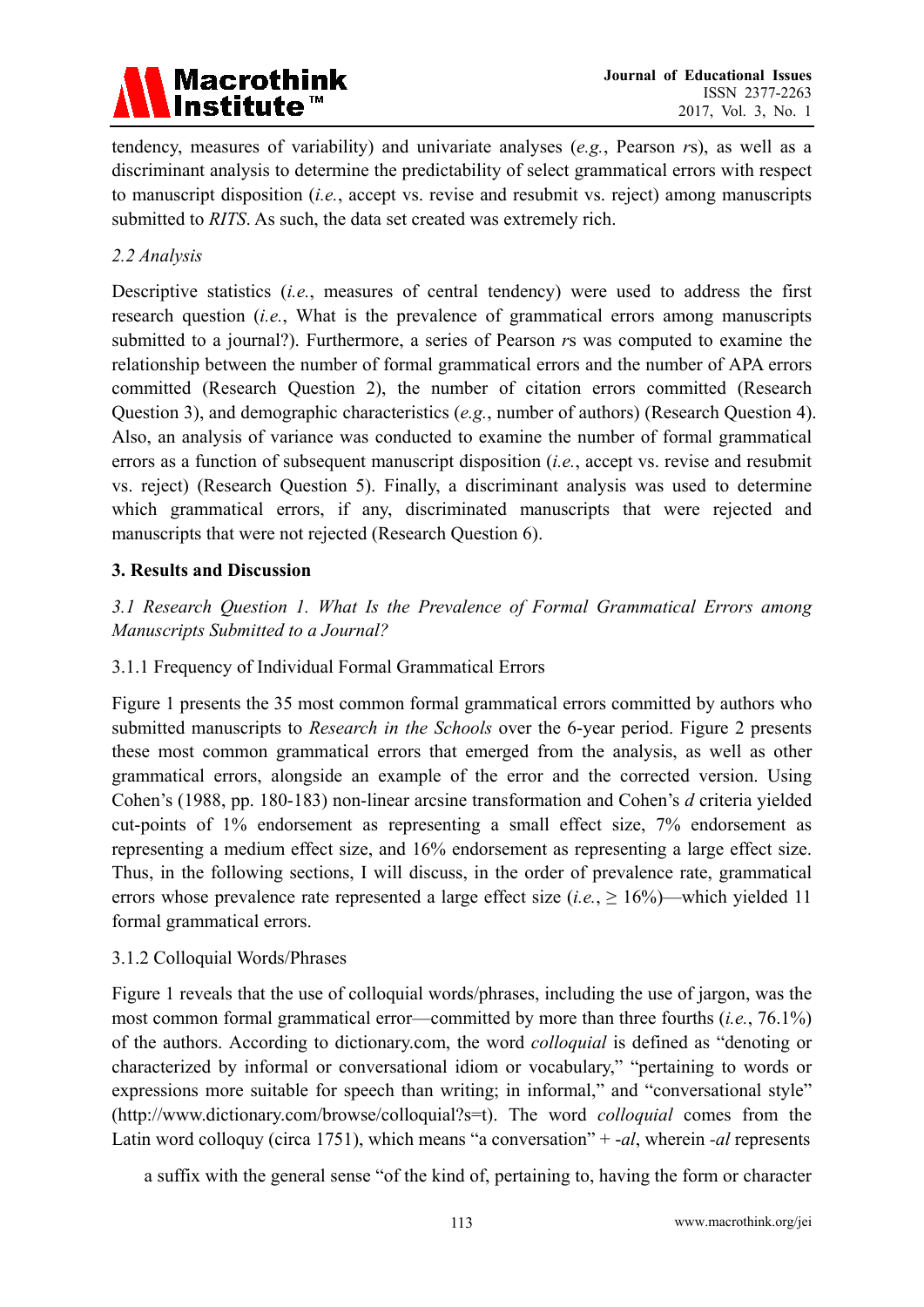

of" that named by the stem, occurring in loanwords from Latin (autumnal; natural; pastoral), and productive in English on the Latin model, usually with bases of Latin origin (accidental; seasonal; tribal). (http://www.dictionary.com/browse/-al)

Also, the Latin word *colloquium* means "speaking together." Interestingly, the authors of APA also admonish the use of colloquial expressions and jargon, as follows:

Colloquial expressions: Avoid colloquial expressions (*e.g.*, *write up for report*), which diffuse meaning. Approximations of quantity (*e.g.*, *quite a large part*, *practically all*, or *very few*) are interpreted differently by different readers or in different contexts. Approximations weaken statements, especially those describing empirical observations.

Jargon: *Jargon* is the continuous use of a technical vocabulary, even in places where that vocabulary is not relevant. Jargon is also the substitution of a euphemistic phrase for a familiar term (*e.g.*, *monetarily felt scarcity for poverty*), and you should scrupulously avoid using such jargon. Federal bureaucratic jargon has had the greatest publicity, but scientific jargon also grates on the reader, encumbers the communication of information, and wastes space. (APA, 2010, p. 68) [emphasis in original]

| Rank           | <b>Grammatical Error</b>                                                  | Frequency $(\% )$ |
|----------------|---------------------------------------------------------------------------|-------------------|
| 1              | Colloquial words/phrases                                                  | 76.1              |
| 2              | Split infinitives                                                         | 75.9              |
| 3              | Subject-verb disagreement                                                 | 45.7              |
| $\overline{4}$ | Mismatch between possessive pronoun and noun                              | 43.1              |
| 5              | Use of "may" instead of "might"                                           | 33.6              |
| 6              | Use of "between" instead of "among"                                       | 26.7              |
| 7              | Paragraphs containing less than three sentences                           | 26.1              |
| 8              | Adverb used to begin sentence without a comma                             | 25.9              |
| 9              | Use of contractions $(e.g., "don't")$                                     | 19.0              |
| 10             | Misspelled words                                                          | 18.3              |
| 11             | Incorrect use of possessive nouns                                         | 17.2              |
| 12             | Unparallel construction                                                   | 14.7              |
| 13             | Preposition ending sentence                                               | 13.0              |
| 14             | Incorrect use of the word "include"/"includes"/"included"                 | 11.2              |
| 15             | Nonuse of apostrophe in possessive case                                   | 10.3              |
| 16             | Anthropomorphisms used                                                    | 5.9               |
| 17             | A figure beginning a sentence $(e.g., "100 people completed the survey")$ | 5.1               |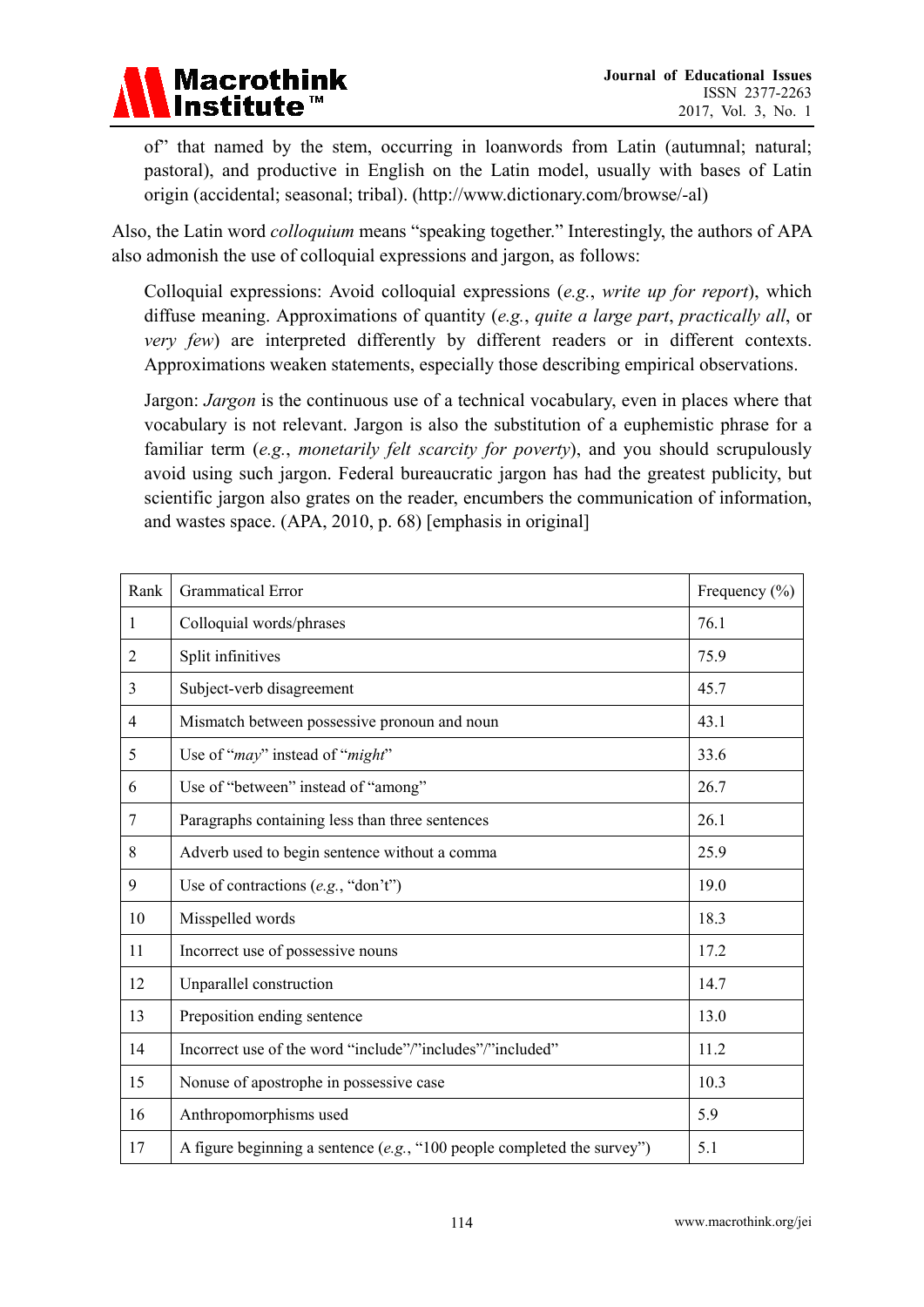

| 18 | Comma used instead of semi-colon                                             | 4.2 |
|----|------------------------------------------------------------------------------|-----|
| 19 | Incorrect use of the word "feel"                                             | 4.2 |
| 20 | Incorrect use of tense                                                       | 4.2 |
| 21 | Sentence ending with no period                                               | 4.2 |
| 22 | Hyphens omitted from words that should be hyphenated $(e.g., "self-esteem")$ | 4.2 |
| 23 | Use of the word "if" instead of "whether"                                    | 3.5 |
| 24 | Use of the word "comprised"                                                  | 2.6 |
| 25 | Mismatch between indefinite article and noun (e.g., "a higher scores")       | 2.6 |
| 26 | Quotation beginning a sentence                                               | 2.6 |
| 27 | Incorrect use of verb (e.g., "found" instead of "theorized")                 | 2.6 |
| 28 | Missing words                                                                | 1.7 |
| 29 | Use of the word "quote' instead of "quotation"                               | 0.9 |
| 30 | Incorrect use of preposition $(e.g., "the school for which he belonged")$    | 0.9 |
| 31 | Nonuse of the conjunction that to introduce a noun clause                    | 0.9 |
| 32 | Mismatch between indefinite article and the adjective that proceeds it       | 0.9 |
| 33 | Repeating words $(e.g., "the the")$                                          | 0.9 |
| 34 | Use of the second person instead of the third person                         | 0.9 |
| 35 | Use of the phrase "right" and/or "wrong" instead of "correct" or "incorrect" | 0.9 |

Figure 1. The 35 most common formal grammatical errors committed by authors who submitted manuscripts to *Research in the Schools* over a 6-year period

| Grammatical Error                        | Example of Error                 | Corrected Version                     |  |
|------------------------------------------|----------------------------------|---------------------------------------|--|
| Nonuse of the apostrophe for             | These authors findings           | These authors' findings               |  |
| possessive nouns                         | These author's findings          | These authors' findings               |  |
|                                          | Each authors' findings           | Each author's findings                |  |
|                                          | Frels' $(2014)$ study            | Frels's $(2014)$ study                |  |
| Mismatch between possessive              | Several researchers have         | Several researchers have developed    |  |
| pronouns and nouns                       | developed their own instrument   | their own instruments                 |  |
| Mismatch between                         | Some researchers have reported a | Some researchers have reported        |  |
| Indefinite article and noun              | higher scores                    | higher scores                         |  |
| Colloquial expressions                   | The researcher ran her analysis  | The researcher conducted her analysis |  |
| Using <i>may</i> instead of <i>might</i> | These findings may have          | These findings might have             |  |
|                                          | implications for teachers        | implications for teachers             |  |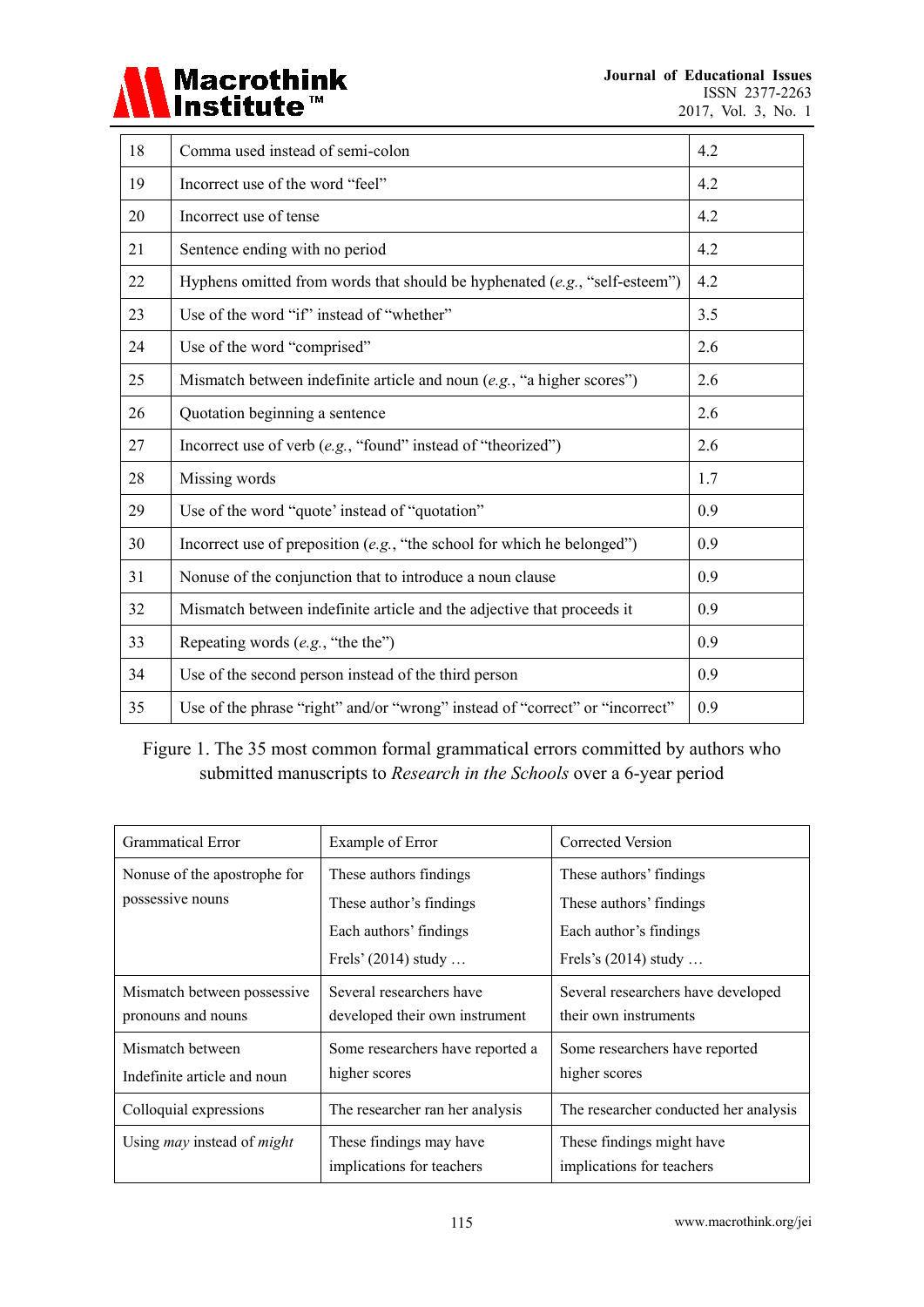

| Contractions                                                                                 | The findings didn't support the<br>theory                                                                                                               | The findings did not support the<br>theory                                                                                                                                 |  |
|----------------------------------------------------------------------------------------------|---------------------------------------------------------------------------------------------------------------------------------------------------------|----------------------------------------------------------------------------------------------------------------------------------------------------------------------------|--|
| Anthropomorphism                                                                             | The study found                                                                                                                                         | The study revealed<br>The researcher found                                                                                                                                 |  |
| Split infinitives unnecessarily<br>being used.                                               | The number of mixed research<br>studies in this area has continued<br>to steadily increase                                                              | The number of mixed research studies<br>in this area steadily has continued to<br>increase                                                                                 |  |
| The word "if" often is<br>mistakenly used as a<br>substitute for the word<br>"whether."      | Researchers have not decided if<br>this interpretation represents the<br>most viable explanation                                                        | Researchers have not decided whether<br>this interpretation represents the most<br>viable explanation                                                                      |  |
| Between being used when<br>more than two elements are<br>involved                            | Debates have emerged between<br>quantitative, qualitative, and<br>mixed researchers                                                                     | Debates have emerged among<br>quantitative, qualitative, and mixed<br>researchers                                                                                          |  |
| The words feel, think, and<br>believe being used<br>interchangeably                          | The researcher feels that this is an<br>important finding                                                                                               | The researcher thinks that this is an<br>important finding                                                                                                                 |  |
| Using the phrase comprised of                                                                | The sample comprised of both<br>teachers and students                                                                                                   | The sample contained/consisted of<br>both teachers and students                                                                                                            |  |
| Subject verb disagreement                                                                    | Data is                                                                                                                                                 | Data are                                                                                                                                                                   |  |
| The word <i>include(s)</i> or<br>included being used when the<br>list involved is exhaustive | The sample included 100 males<br>and 100 females                                                                                                        | The sample comprised 100 males and<br>100 females                                                                                                                          |  |
| Not recognizing that<br>words such as "Thus" and<br>"Therefore" indicate a                   | Two participants dropped out of<br>the study, therefore reducing the<br>sample size to 98                                                               | Two participants dropped out of the<br>study, thereby reducing the sample<br>size to 98                                                                                    |  |
| conditional action, whereas<br>the word "Thereby"<br>represents a process                    | Two participants dropped out of<br>the study; thereby, the sample size<br>was reduced to 98                                                             | Two participants dropped out of the<br>study; therefore, the sample size was<br>reduced to 98                                                                              |  |
| While not only being used to<br>link events occurring<br>simultaneously                      | While these findings are unusual,<br>they are not unique<br>The experimental group members<br>were mostly male, while the<br>control group members were | Although these findings are unusual,<br>they are not unique<br>The experimental group members<br>were mostly male, whereas the control<br>group members were mostly female |  |
|                                                                                              | mostly female                                                                                                                                           |                                                                                                                                                                            |  |
| The word since not referring<br>strictly to time                                             | Causality could not be assumed<br>since the research design was<br>correlational                                                                        | Causality could not be assumed<br>because the research design was<br>correlational                                                                                         |  |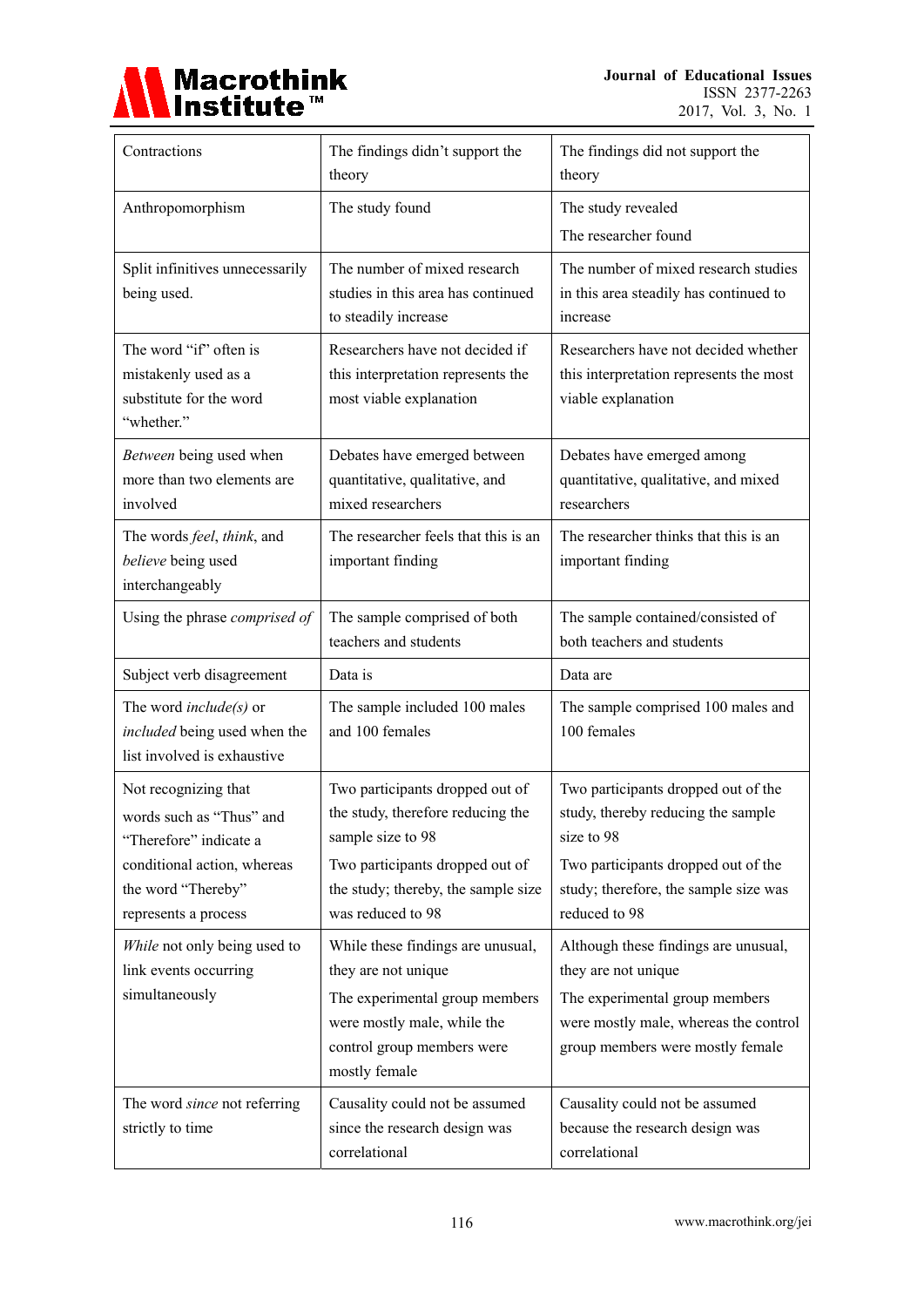

| The word <i>that</i> not only being                                             | The findings which were the most                                                           | The findings that were the most                                                                    |
|---------------------------------------------------------------------------------|--------------------------------------------------------------------------------------------|----------------------------------------------------------------------------------------------------|
| used for restrictive clauses                                                    | compelling arose from the                                                                  | compelling arose from the qualitative                                                              |
| and the word <i>which</i> not only                                              | qualitative phase                                                                          | phase                                                                                              |
| being used for nonrestrictive<br>clauses (set off with commas)                  | The findings, that were collected<br>during the qualitative phase, were<br>very compelling | The findings, which were collected<br>during the qualitative phase, were<br>very compelling        |
| The word <i>who</i> not being used                                              | The researchers that used this                                                             | The researchers who used this                                                                      |
| for human beings                                                                | technique were in the majority                                                             | technique were in the majority                                                                     |
| The word Caucasian being                                                        | The sample comprised 250                                                                   | The sample comprised 250 White                                                                     |
| used                                                                            | Caucasian students                                                                         | students                                                                                           |
| Mismatch between the subject<br>and plural pronoun used                         | The researcher must ask<br>themselves                                                      | Researchers must ask themselves                                                                    |
| The words <i>This</i> and <i>These</i><br>being used as stand-alone<br>pronouns | This demands attention<br>These have implications for<br>doctors                           | This gap in the literature demands<br>attention<br>These findings have implications for<br>doctors |

Figure 2. Select formal grammatical errors and words/phrases that reduce clarity

The problem with using colloquial words/phrases is that not only does their use typically lack descriptive precision but also its meaning can end up being lost in translation. An example of a colloquial phrase is as follows: "The researcher ran the analysis." For an appropriate choice of verb, I refer authors to the work of Frels, Onwuegbuzie, and Slate (2010b). These authors used an iterative process and a priori technique (Constas, 1992) to identify common verbs used in scholarly works. After the data (*i.e.*, verbs compiled through readings) had been collected, they used an a posteriori technique—namely, constant comparison technique—to categorize and to name the emergent categories. Sources for their categorization included their own experiences with the writing process and numerous articles that they had examined over the period of months prior to writing their article. Via their iterative process, these authors repeated the steps of selecting, coding, and categorizing verbs until they differentiated their selected verbs according to general meaning and appropriate use in academic discourse. Subsequently, they conducted a keywords-in-context (KWIC) analysis (Fielding & Lee, 1998; Leech & Onwuegbuzie, 2007, 2008, 2011) to examine how verbs were used in context with other words. This analytical process yielded 178 verbs that they sorted into 15 categories and five typologies. Table 1 represents one of Frels et al.'s (2010b) typologies, namely, verbs representing knowledge or action for scholarly writing. The other four verb typologies were verbs representing statements for scholarly writing, verbs representing cognition for scholarly writing, strength of the verb and variation of meaning, and categorical use of verbs (primary and secondary) for academic discourse. Thus, because the verb (*i.e.*, "ran") involved in the colloquial phrase, "The researcher ran the analysis," represents a procedural verb, the verb "conducted" likely is the most appropriate (*e.g.*,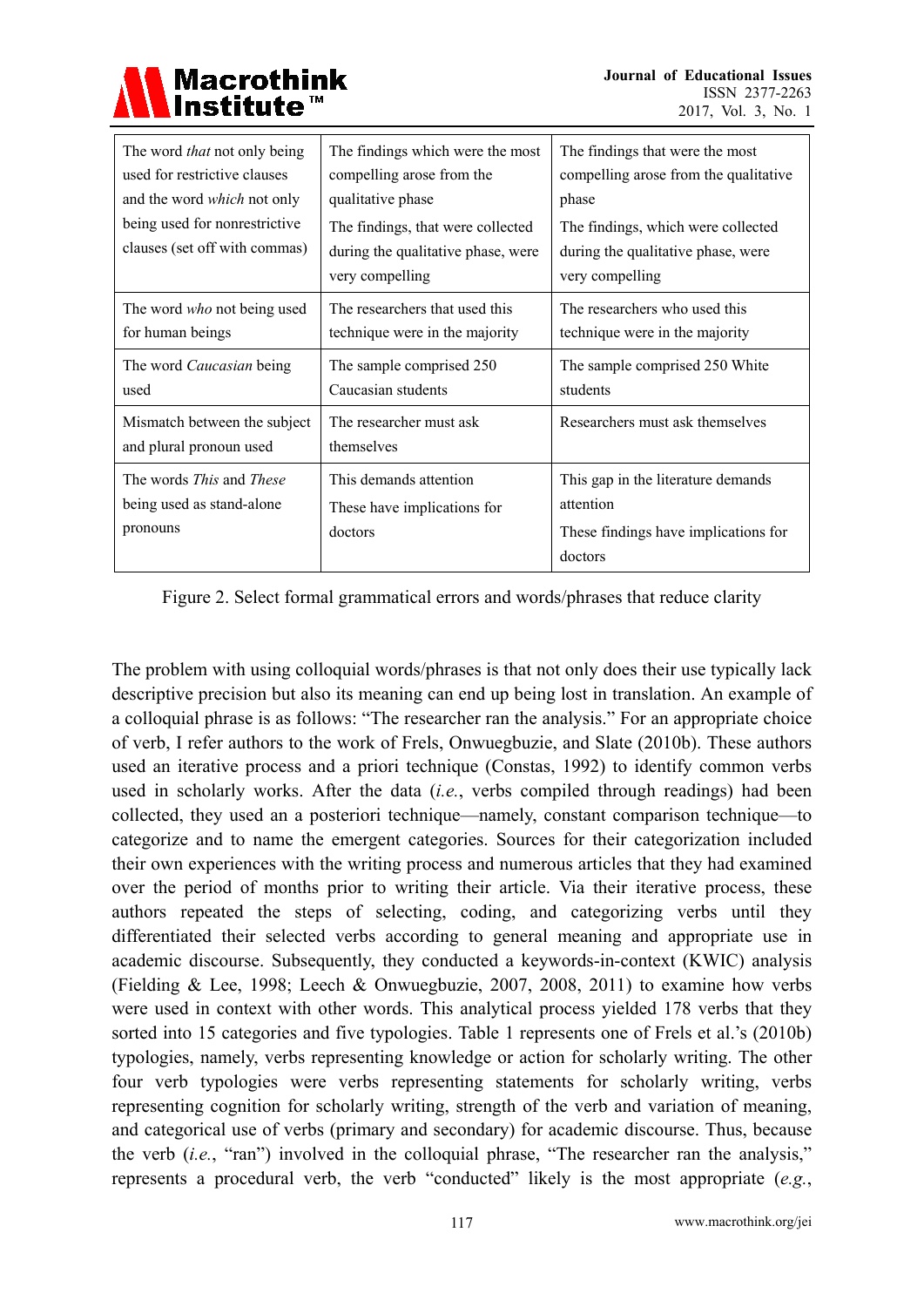

accurate, meaningful, translatable) verb. In other words, it would be more formal and clearer if this phrase is reworded to a phrase such as "The researcher conducted the analysis." Moreover, the use of the verb "ran," in this context, is not accurately translatable to another language. As an example, translating the phrase "The researcher ran the analysis" into Spanish yields the following phrase:

El investigador se ejecutó el análisis

And translating this Spanish phrase back directly into English (*i.e.*, back translation; Pym, 2010) yields the following phrase:

The researcher analysis was carried out

Already this phrase has lost meaning. Now, translating this latter phrase back directly into Spanish yields the following phrase:

El investigador se llevó a cabo análisis

This Spanish phrase yields the following English phrase:

The researcher conducted analysis

In turn, this English phrase yields the following Spanish phrase:

El investigador realizó un análisis

In turn, this Spanish phrase yields the following English phrase:

The researcher conducted an analysis

And it is not until the English phrase "The researcher conducted an analysis" is established that stability is reached between this English phrase and the Spanish translation "El investigador realizó un análisis." That is, it takes three rounds of back translation before an English phrase is determined that has the same meaning (*i.e.*, is synonymous) as the Spanish phrase. However, not only were the intermediate English phrases (*e.g.*, "The researcher analysis was carried out") far removed from the original colloquial phrase (*i.e.*, "The researcher ran the analysis"), but also the final back-translated English phrase ("The researcher conducted *an* analysis") does not have the same meaning as does the original colloquial phrase (*i.e.*, "The researcher ran *the* analysis") because the word "an" before the word "analysis" in the triple back-translated phrase could refer to *any* analysis, whereas the use of the word "the" before the word "analysis" in the original colloquial phrase refers to a specific analysis—specifically, the *actual* analysis conducted by this researcher.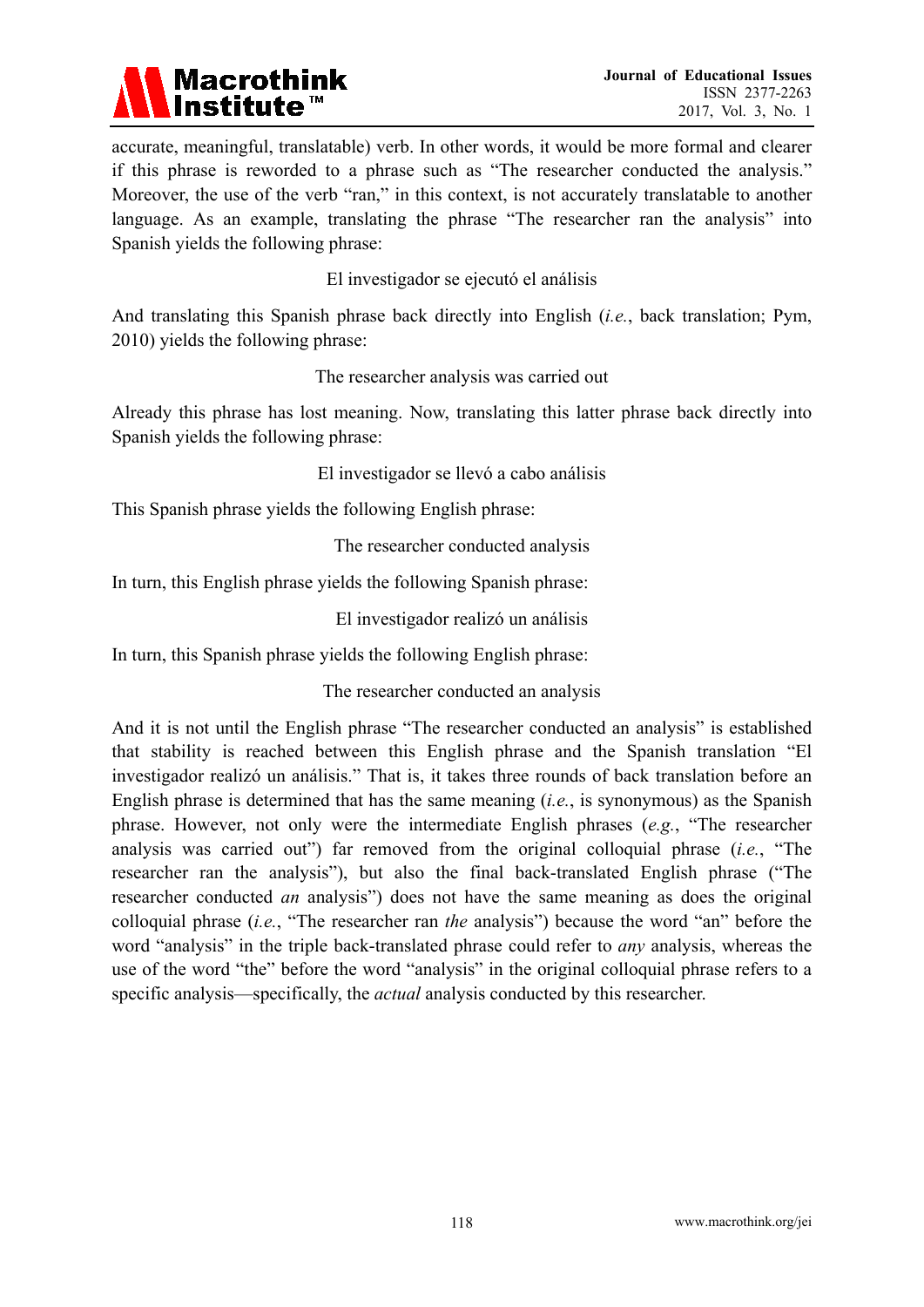

| Table 1. Typology of verbs representing knowledge or action for scholarly writing |  |  |
|-----------------------------------------------------------------------------------|--|--|
|                                                                                   |  |  |
|                                                                                   |  |  |
|                                                                                   |  |  |

| Evidence-Based/<br>Data Driven Verbs | Procedural Verbs | Visual Verbs | Direct Object Verbs | <b>Creation Verbs</b> |
|--------------------------------------|------------------|--------------|---------------------|-----------------------|
| found                                | adapted          | exhibited    | gathered            | crafted               |
| embarked                             | analyzed         | displayed    | collected           | originated            |
| encountered                          | examined         | graphed      | composed            | generated             |
| noted                                | performed        | illustrated  | sampled             | synthesized           |
| revealed                             | conducted        | presented    | randomized          | engendered            |
| detected                             | undertook        | mapped       | chose               | stimulated            |
| tested                               | consulted        | depicted     | selected            | instituted            |
| discovered                           | scrutinized      | represented  | elected             | constituted           |
| traced                               | consented        | elucidated   | developed           | theorized             |
| observed                             | originated       |              | contrived           | established           |
| documented                           | composed         |              | modeled             | developed             |
| experienced                          | produced         |              | provided            | maintained            |
| uncovered                            | conceptualized   |              | procured            | devised               |
| extracted                            | consulted        |              | preferred           | invented              |
| demonstrated                         | reviewed         |              | adopted             | devised               |
| showed                               | evaluated        |              | provided            | expanded              |
| emerged                              | contrived        |              | sampled             |                       |
| surfaced                             | investigated     |              | randomized          |                       |
| appeared                             | obtained         |              | extended            |                       |
|                                      | connected        |              | used                |                       |
|                                      | applied          |              | utilized            |                       |
|                                      | built            |              | employed            |                       |
|                                      | sought           |              | expanded            |                       |
|                                      | examined         |              |                     |                       |

*Note.* The list of verbs in this table is by no means exhaustive.

Adapted from "Editorial: A typology of verbs for scholarly writing," by Frels, R. K., Onwuegbuzie, A. J., & Slate, J. R. (2010b). *Research in the Schools, 17*(1), p. xxvii. Copyright 2010 by the Mid-South Educational Research Association.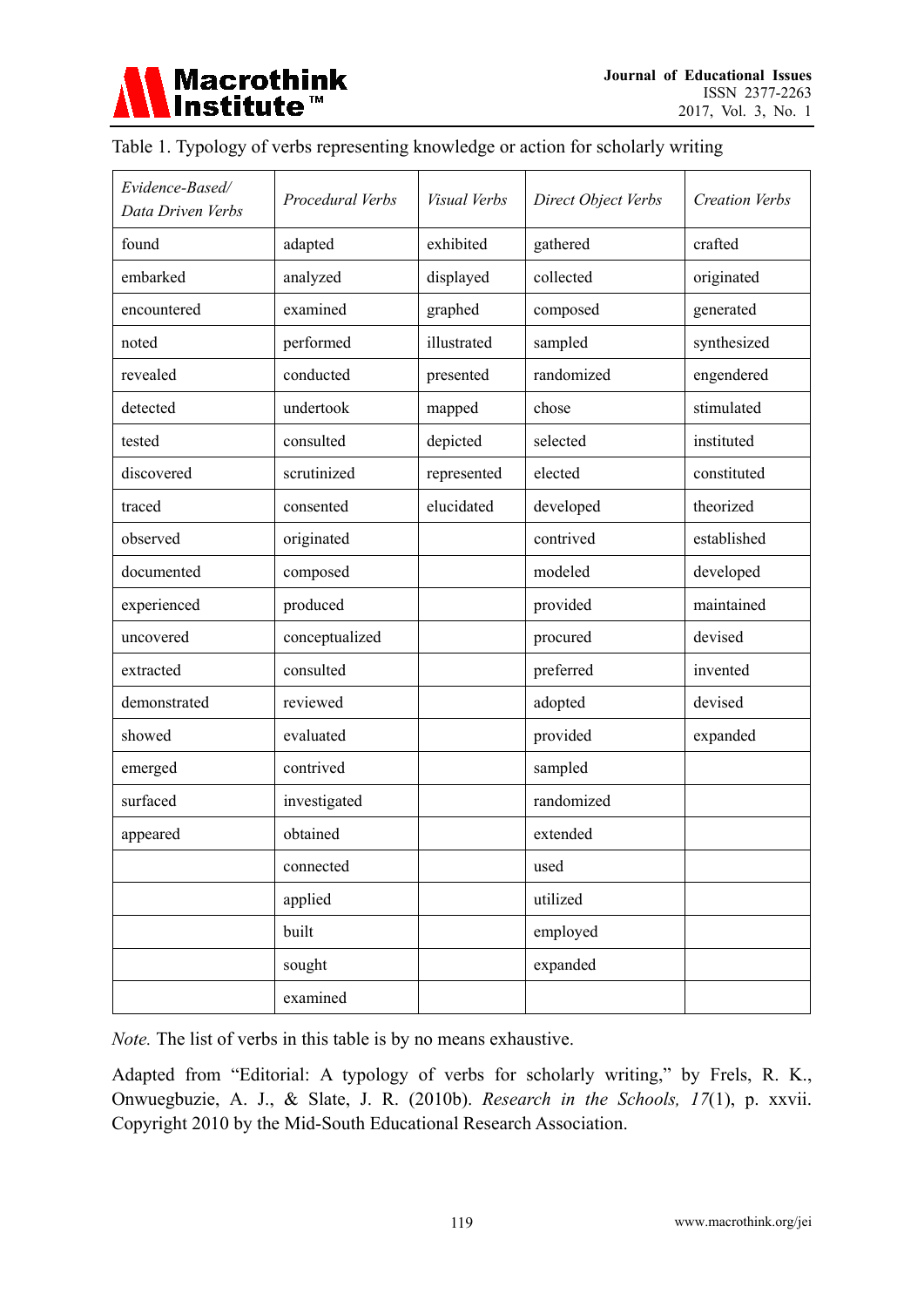

In contrast, if the author had avoided using the colloquial phrase, "The researcher ran the analysis," and, instead, had used the phrase "The researcher conducted the analysis," a first round of back translation would have yielded the same meaning. Indeed, the Spanish translation of the phrase "The researcher conducted the analysis" is as follows:

# El investigador realizó el análisis

And when this Spanish translation is translated back to English, it yields the following phrase:

# The researcher conducted the analysis.

This single back-translated phrase is identical to the original phrase. This example demonstrates the (potential) negative consequences of using colloquial words/phrases, especially for readers whose first language is not English. And one can assume that this rule regarding the avoidance of colloquial words/phrases is applicable to scholarly works written in *any* language!

# 3.1.3 Split Infinitives

Figure 1 reveals that the prevalence of the use of colloquial words/phrases (76.1%) is followed very closely by the use of split infinitives (*i.e.*, 75.9%). According to Dictionary.com, a split infinitive is "an expression in which there is a word or phrase, especially an adverb or adverbial phrase, between *to* and its accompanying verb form in an infinitive, as in *to readily understand*" (http://www.dictionary.com/browse/split-infinitive?s=t) [emphasis in original]. However, it should be noted that the prescriptive rule against using split infinitives has been the subject of debate since its use was first criticized by an Anonymous author from North America in 1834, as follows:

The practice of separating the prefix of the infinitive mode from the verb, by the intervention of an adverb, is not unfrequent among uneducated persons ... I am not conscious, that any rule has been heretofore given in relation to this point ... The practice, however, of not separating the particle from its verb, is so general and uniform among good authors, and the exceptions are so rare, that the rule which I am about to propose will, I believe, prove to be as accurate as most rules, and may be found beneficial to inexperienced writers. It is this:—The particle, TO, which comes before the verb in the infinitive mode, must not be separated from it by the intervention of an adverb or any other word or phrase; but the adverb should immediately precede the particle, or immediately follow the verb. ("Inaccuracies of diction. Grammar," 1834, p. 469)

However, objection to the use of split infinitives only became popularized after Henry Alford—a English churchman, theologian, textual critic, scholar, artist, poet, hymnodist, and writer—formally issued his criticism in his famous 1864 publication, as follows:

A correspondent states as his own usage, and defends, the insertion of an adverb between the sign of the infinitive mood and the verb. He gives as an instance, "to scientifically illustrate". But surely this is a practice entirely unknown to English speakers and writers. It seems to me, that we ever regard the to of the infinitive as inseparable from its verb.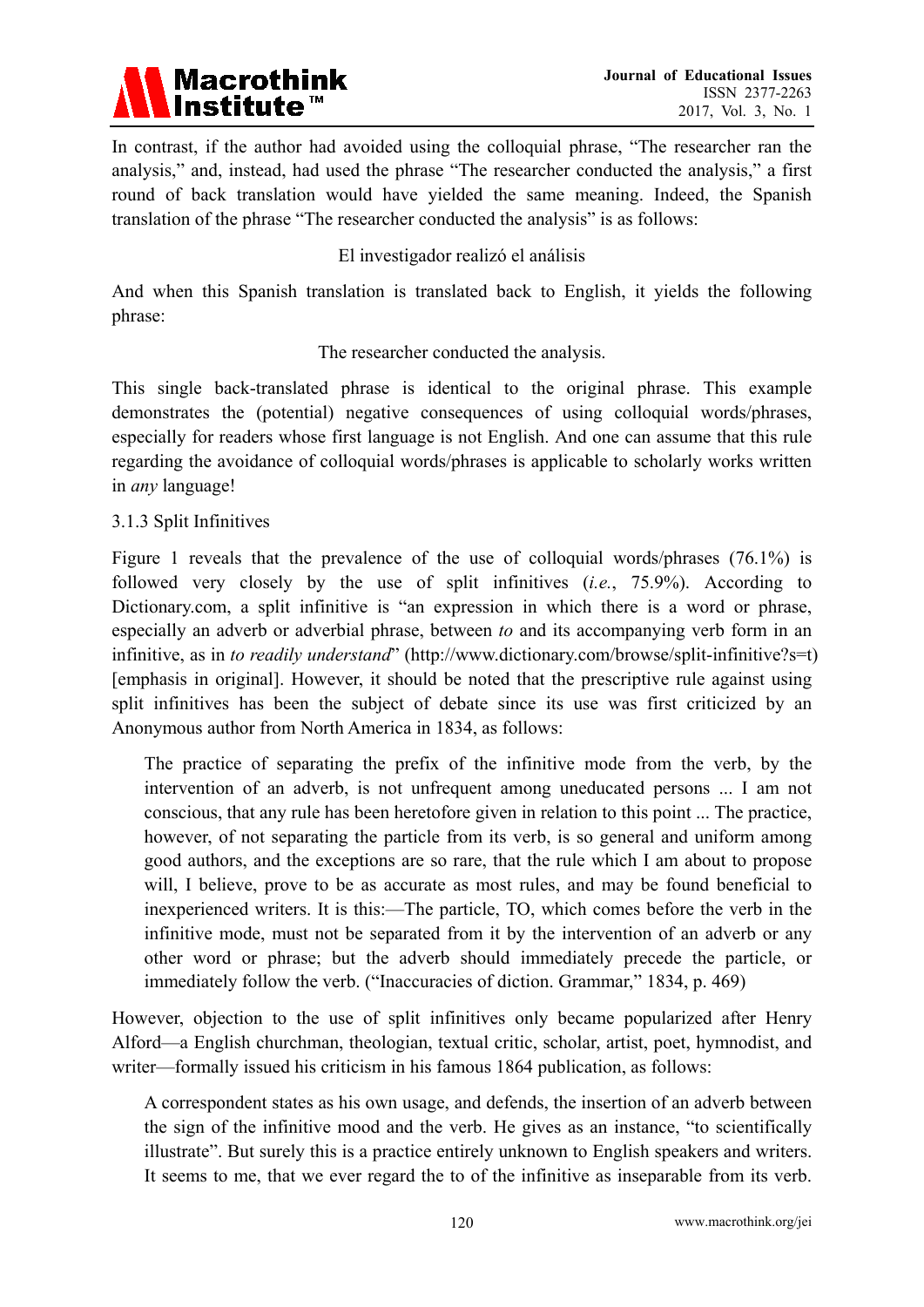

And, when we have already a choice between two forms of expression, "scientifically to illustrate" and "to illustrate scientifically," there seems no good reason for flying in the face of common usage. (Alford, 1864, p. 188)

Such criticisms continued into the 20th century and through the 1960s. However, such criticisms of the use of split infinitives (*i.e.*, *non-splitters*) were met with opposition (*i.e.*, *splitters*) by equally prominent authors. For example, George Bernard Shaw—an Irish playwright, critic, and polemicist—wrote letters to newspapers providing support to writers who used split infinitives. The 1960s and beyond have seen more of an acceptance of the use of split infinitives. Notwithstanding, some teachers of English at both the secondary and tertiary levels still caution students against using split infinitives in their formal writings, contending that (a) the "to" of the infinitive is inseparable from the corresponding verb, and (b) in classical languages like Latin and Greek, the infinitive is a single word that is impossible to split.

The prevailing view is that the split infinitive does not represent a (serious) grammatical error. Nevertheless, I suggest that authors at least consider avoiding the use of splitting infinitives in scholarly works unless the alternative wording is awkward or would change the meaning of the sentence, if for no other reason than one or more of the reviewers of their manuscripts might interpret the split infinitive as representing a grammatical error, which, in turn, might adversely affect their overall assessment of the manuscript. My recommendation here is consistent, for example, with that of the Columbia Guide, wherein writers are encouraged to "follow the conservative path [of not using split infinitives when they are unnecessary], especially when you're uncertain of your readers' expectations and sensitivities in this matter" (Wilson, 1993, p. 411).

The authors of APA (2010) do not provide any discussion of the split infinitive. However, bearing in mind the controversy surrounding it, this is not surprising. Thus, despite the current findings, I suggest that the next edition of the APA Publication Manual also *not* include any discussion. *This way, authors can decide for themselves whether or not to use split infinitives*.

# 3.1.4 Subject-Verb Disagreement

Although, at least to some extent, the two most common formal grammatical errors identified in this study are subject to debate among writers—especially between strict grammarians and their counterparts—the third most common formal grammatical error, namely, subject-verb disagreement, is, for the most part, not open to debate because, with a few exceptions (*e.g.*, the unresolved debate between the phrases "one or more … is" and "one or more … are" [*i.e.*, whether one should use singular or plural with "one or more"]), the grammatical rules associated with this violation are very explicit and uncontroversial. Thus, it is disturbing that such a high proportion of *RITS* authors—nearly one half (45.7%)—made one or more errors of this type. Specifically, subject-verb disagreement refers to the fact that the subject and verb in a sentence are not consistent in number. That is, these two elements are neither both singular nor both plural. The authors of APA address this form of grammatical error: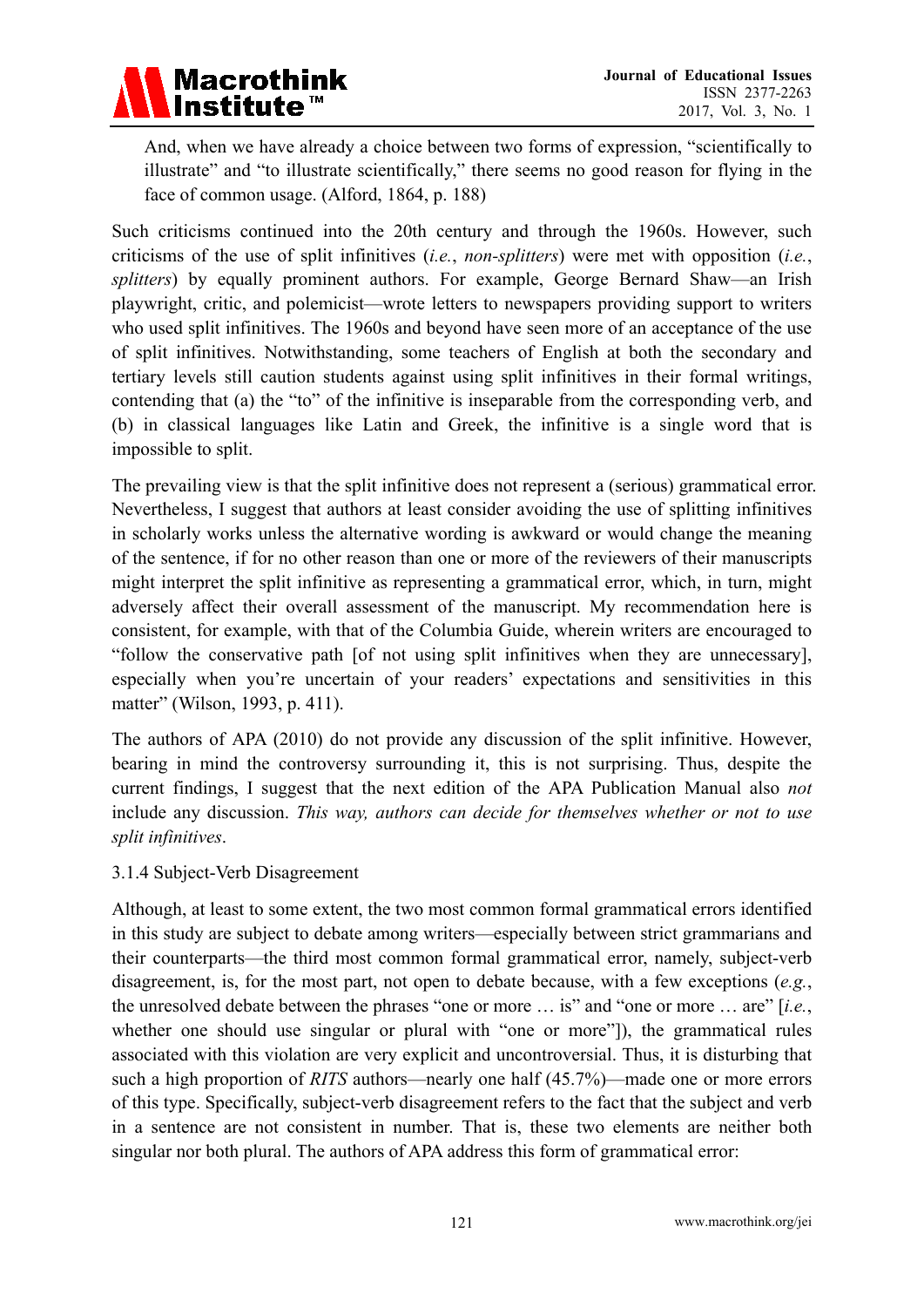

A verb must agree in number (*i.e.*, singular or plural) with its subject, regardless of intervening phrases that begin with such words as *together with*, *including*, *plus*, and *as well as*.

*Correct*:

The percentage of correct responses as well as the speed of the responses increases with practice.

*Incorrect*:

The percentage of correct responses as well as the speed of the responses increase with practice.

The plural form of some nouns of foreign origin, particularly those that end in the letter a, may appear to be singular and can cause authors to select a verb that does not agree in number with the noun.

*Correct*:

The data indicate that Terrence was correct.

*Incorrect*:

The data indicates that Terrence was correct.

*Correct*:

The phenomena occur every 100 years.

*Incorrect*:

The phenomena occurs every 100 years.

Consult a dictionary (APA prefers Merriam-Webster's Collegiate Dictionary, 2005) when in doubt about the plural form of nouns of foreign origin. For examples of agreement of subject and verb with collective nouns, see the APA Style website (www.apastyle.org). (APA, 2010, pp. 78-79)

For authors who commit subject-verb disagreement errors, here are some quizzes/exercises that that they might find useful in helping them eliminate these errors in the future:

http://www.englishpractice.com/quiz/subjectverb-agreement-exercise

http://www.chompchomp.com/hotpotatoes/sva01.htm

http://www.englishexercises.org/makeagame/viewgame.asp?id=2543

https://www.wisc-online.com/learn/humanities/linguistics/wcn3302/subject---verb-agreement --exercise-1

http://languagearts.pppst.com/subject-verb-agreement.html

Authors also might consider installing an English language writing-enhancement platform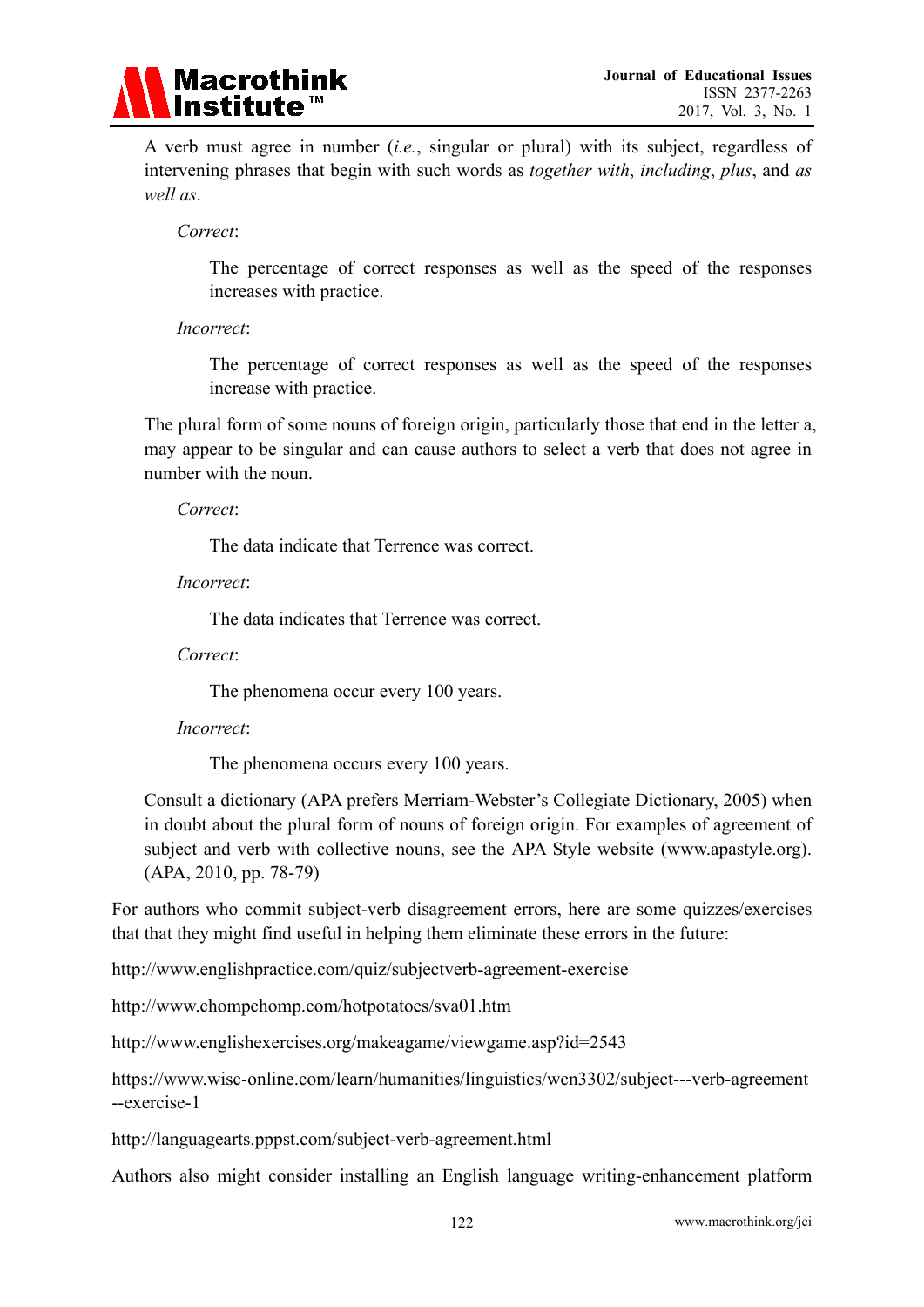

such as Grammarly (circa 2009), which is both a proofreading (*i.e.*, grammar checker and spell checker) and plagiarism-detection resource that checks more than 250 grammar rules (https://www.grammarly.com/).

# 3.1.5 Mismatch between Possessive Pronoun and Noun

The fourth most common formal grammatical error was mismatch between possessive pronoun and noun, committed by 43.1% of *RITS* authors. Strictly speaking, a possessive pronoun is a pronoun that can replace a noun phrase to indicate ownership (*e.g.*, "This manuscript is mine"). There are two broad categories of possessive pronouns: weak possessive pronouns and strong possessive pronouns. Weak possessive pronouns (also called possessive determiners) serve as determiners in front of nouns (*e.g.*, "My manuscript has been accepted for publication"). The weak possessive pronouns are *my*, *your*, *her*, *his*, *its*, *our*, and *their*. In contrast, strong possessive pronouns (also called absolute possessive pronouns) stand alone, and thus are a type of independent genitive. The strong possessive pronouns are *mine*, *yours*, *his*, *hers*, *its*, *ours*, and *theirs*. A mismatch between possessive pronoun and noun refers to the use of weak possessive pronouns, especially with respect to the use of the possessive pronoun *their*. An example of a mismatch would be when an author incorrectly uses the phrase "Authors should avoid making grammatical errors in *their manuscript*" [emphasis added]. And because in this context, the word "their" represents a possessive pronoun in plural form, the plural form of *manuscript* should be used such that the phrase reads as follows: "Authors should avoid making grammatical errors in *their manuscripts*" [emphasis added].

Although the APA Publication Manual contains a whole section on pronouns (*i.e.*, Section 3.20, pp. 79-80; Section 3.22, pp. 83-84), no mention is made of the grammatical error pertaining to the mismatch between possessive pronoun and noun. Thus, based on the present findings, I suggest that discussion of this error be included in the next edition of the APA Publication Manual. In particular, this discussion can be appended to the section entitled "Pronouns" (*i.e.*, Section 3.20).

3.1.6 Use of *may* Instead of Might

The fifth most common formal grammatical error is the use of *may* instead of *might*. The words *may* and *might* are called modal auxiliary verbs (*i.e.*, modal auxiliaries), which are "helping verbs" that function differently from most other verbs. They do not denote an action, but rather express an attitude toward an action that often is represented by an infinitive. A significant proportion of authors—including one third of *RITS* authors—use the auxiliary verbs *may* and *might* as if they are strictly interchangeable. However, this is not the case. Indeed, when used in the context of granting or seeking permission, *might* represents the past tense of *may*. Moreover, *might* is considerably more tentative than is *may*, as follows:

- May I co-author this manuscript with you?
- If you end up deciding to write a manuscript about grammatical errors, might I co-author this manuscript with you?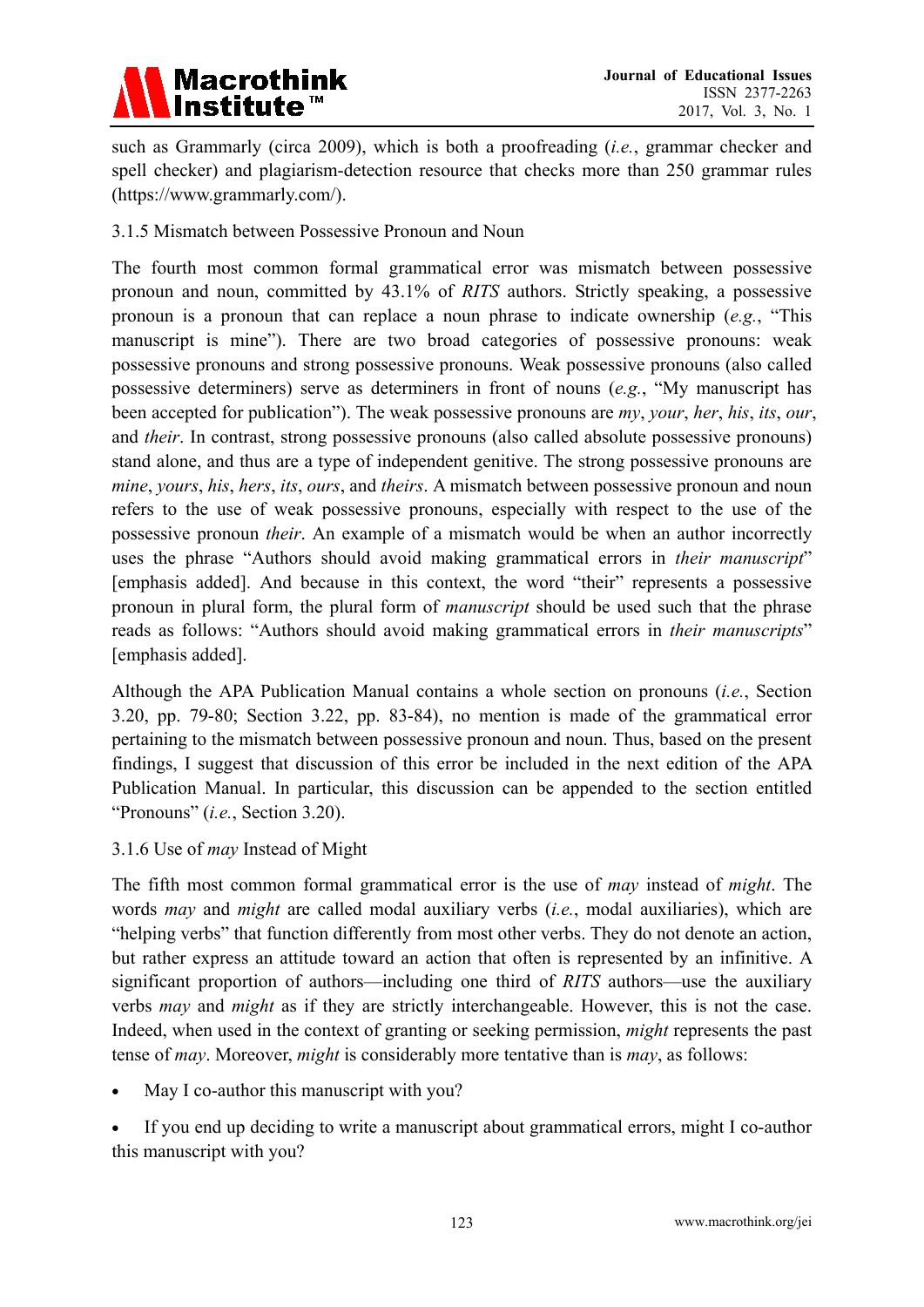

In the context of communicating possibility, *may* and *might* are interchangeable present and future forms, respectively. Further, the format *might* + *have* + past participle represents the past form.

For some authors, a common confusion surrounds the sense of possibility in *may* versus the implication of *might*, which distinguishes whether a hypothetical situation has or has not occurred. For example, let us suppose that an author has submitted a manuscript to a journal for review for possible publication. Let us suppose further that the author receives an email from the editor with the words "Decision on your manuscript" on the subject line. Now, prior to the author opening the email and reading it, the author could state that the manuscript "may have been rejected." After reading the email and finding out that the manuscript was accepted, the author can now state that the manuscript "might have been rejected" because it represents a hypothetical situation that has not occurred. Finally, I suggest that authors utilize the following general rule of thumb:

- may is used to denote permission
- might is used to denote possibility
- can is used to denote ability

Interestingly, no mention is made of the *may versus might* grammatical error by the authors of APA (2010). Thus, based on the present findings, I suggest that discussion of this error be included in the next edition of the APA Publication Manual.

# 3.1.7 Use of *between* Instead of *among*

The sixth most common formal grammatical error surrounds the use of *between* instead of *among*, committed by approximately one fourth of *RITS* authors. This error occurs if *between* is used when more than two elements are involved. Instead, *between* only should be used when *exactly* two elements are involved, whereas *among* should be used when *more than* two elements are involved. I refer authors to the following websites:

http://www.editingandwritingservices.com/AmongBetween.html

http://www.ehow.com/how\_2104845\_use-among-between-correctly.html

http://languagerules.wordpress.com/2006/09/07/between-vs-among/

http://wiki.answers.com/Q/When\_would\_one\_use\_among\_vs\_between\_in\_the\_English\_lang uage

Interestingly, no mention is made of the *between versus among* grammatical error by the authors of APA (2010). Thus, based on the present findings, I suggest that discussion of this error be included in the next edition of the APA Publication Manual.

3.1.8 Paragraphs Containing Less Than Three Sentences

The seventh most common formal grammatical error is the construction of paragraphs with less than three sentences, committed by approximately one fourth of *RITS* authors. However,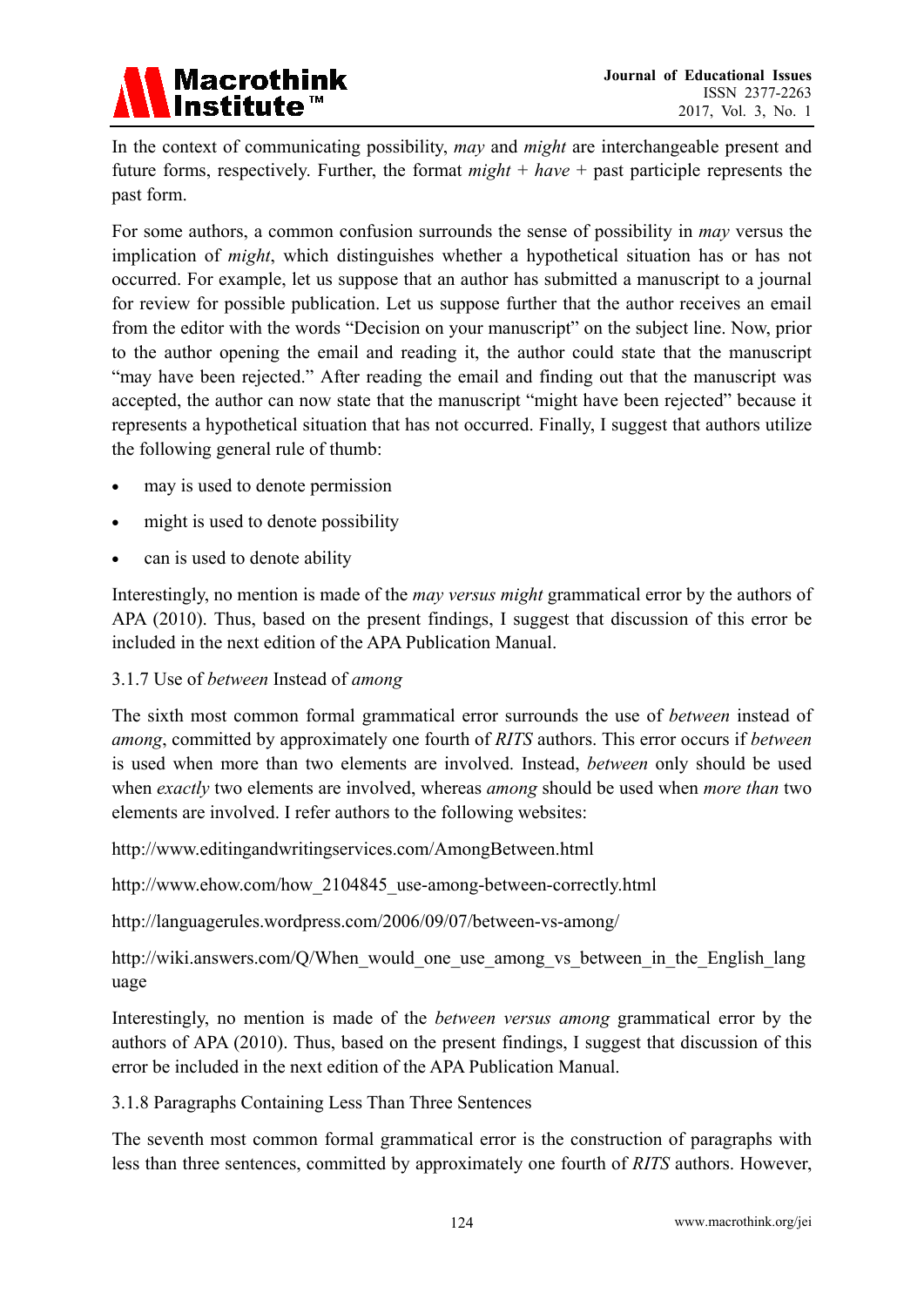

paragraphs with less than three sentences tend to end abruptly. Indeed, ideally, at a minimum, a paragraph should contain (a) a beginning sentence, (b) at least one sentence for the body of a paragraph, and (c) a concluding statement. Consistent with my assertion here, Onwuegbuzie et al. (2013) documented that the mean number of sentences per paragraph of 63 manuscripts submitted to a journal over a 3-year period was  $5.42$  (*SD* = 5.60). The authors of APA (2010) state the following regarding paragraphs:

Similar cautions apply to paragraph length. Single-sentence paragraphs are abrupt. Paragraphs that are too long are likely to lose the reader's attention. A new paragraph provides a pause for the reader―a chance to assimilate one step in the conceptual development before beginning another. If a paragraph runs longer than one double-spaced manuscript page, you may lose your readers. Look for a logical place to break a long paragraph, or reorganize the material. (p. 68)

Interestingly, it can be seen from this paragraph that the authors of APA (2010) criticize the use of single-sentence paragraphs but not the use of two-sentence paragraphs. Thus, based on the present findings, I suggest that discussion of the problems associated with using two-sentence paragraphs be included in the next edition of the APA Publication Manual.

3.1.9 Adverb Used to Begin Sentence without a Comma

The eighth most common formal grammatical error is using adverbs without a comma to begin a sentence. This error was committed by approximately one fourth of *RITS* authors. I refer authors to the following websites:

https://www.ego4u.com/en/cram-up/writing/comma?07

http://theeditorsblog.net/2016/02/21/a-tale-of-adverbs-and-the-comma/

http://www.aje.com/en/arc/editing-tip-commas-conjunctive-adverbs/

https://writing.wisc.edu/Handbook/ConjAdv.html

The authors of APA (2010) discuss the use of adverbs as follows:

Adverbs: Adverbs can be used as introductory or transitional words. Adverbs modify verbs, adjectives, and other adverbs and express manner or quality. Some adverbs, however-such as fortunately, similarly, certainly, consequently, conversely, and regrettably can also be used as introductory or transitional words as long as the sense is confined to, for example, "it is fortunate that" or "in a similar manner." Use adverbs judiciously as introductory or transitional words. Ask yourself whether the introduction or transition is needed and whether the adverb is being used correctly.

Some of the more common introductory adverbial phrases are importantly, more importantly, interestingly, and firstly. Although importantly is used widely, whether its adverbial usage is proper is debatable. Both importantly and interestingly can often be recast to enhance the message of a sentence or simply be omitted without a loss of meaning.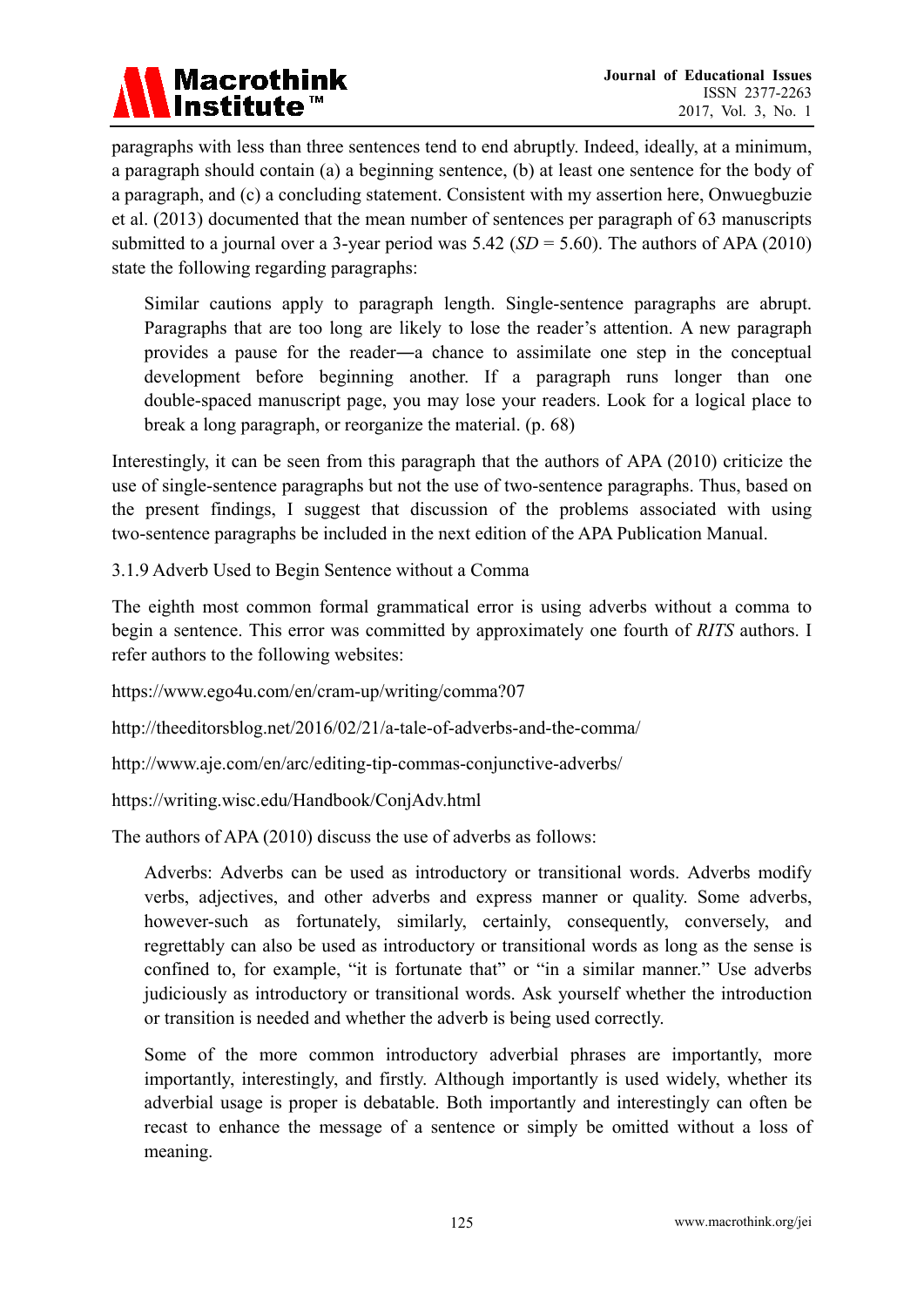

#### *Correct*:

More important, the total amount of available long-term memory activation, and not the rate of spreading activation, drives the rate and probability of retrieval.

#### *Correct*:

Expressive behavior and autonomic nervous system activity also have figured importantly ...

#### *Incorrect*:

More importantly, the total amount of available long-term memory activation, and not the rate of spreading activation, drives the rate and probability of retrieval.

#### *Correct*:

We were surprised to learn that the total.

We find it interesting that the total.

An interesting finding was that.

#### *Incorrect*:

Interestingly, the total amount of available long-term memory activation, and not the rate of spreading activation, drives the rate and probability of retrieval.

#### *Correct*:

First, we hypothesized that the quality of the therapeutic alliance would be rated higher.

#### *Incorrect*:

Firstly, we hypothesized that the quality of the therapeutic alliance would be rated higher.

Another adverb often misused as an introductory or transitional word is hopefully. Hopefully means "in a hopeful manner" or "full of hope"; hopefully should not be used to mean "I hope" or "it is hoped."

#### *Correct*:

I hope this is not the case.

*Incorrect*:

Hopefully, this is not the case. (pp. 82-83) [emphasis in original]

Interestingly, the authors of the APA Publication Manual do not mention explicitly the rule that, with a few exceptions, sentences or clauses beginning with an adverb should be followed by a comma. However, as can be seen, in all the sentences that they provide under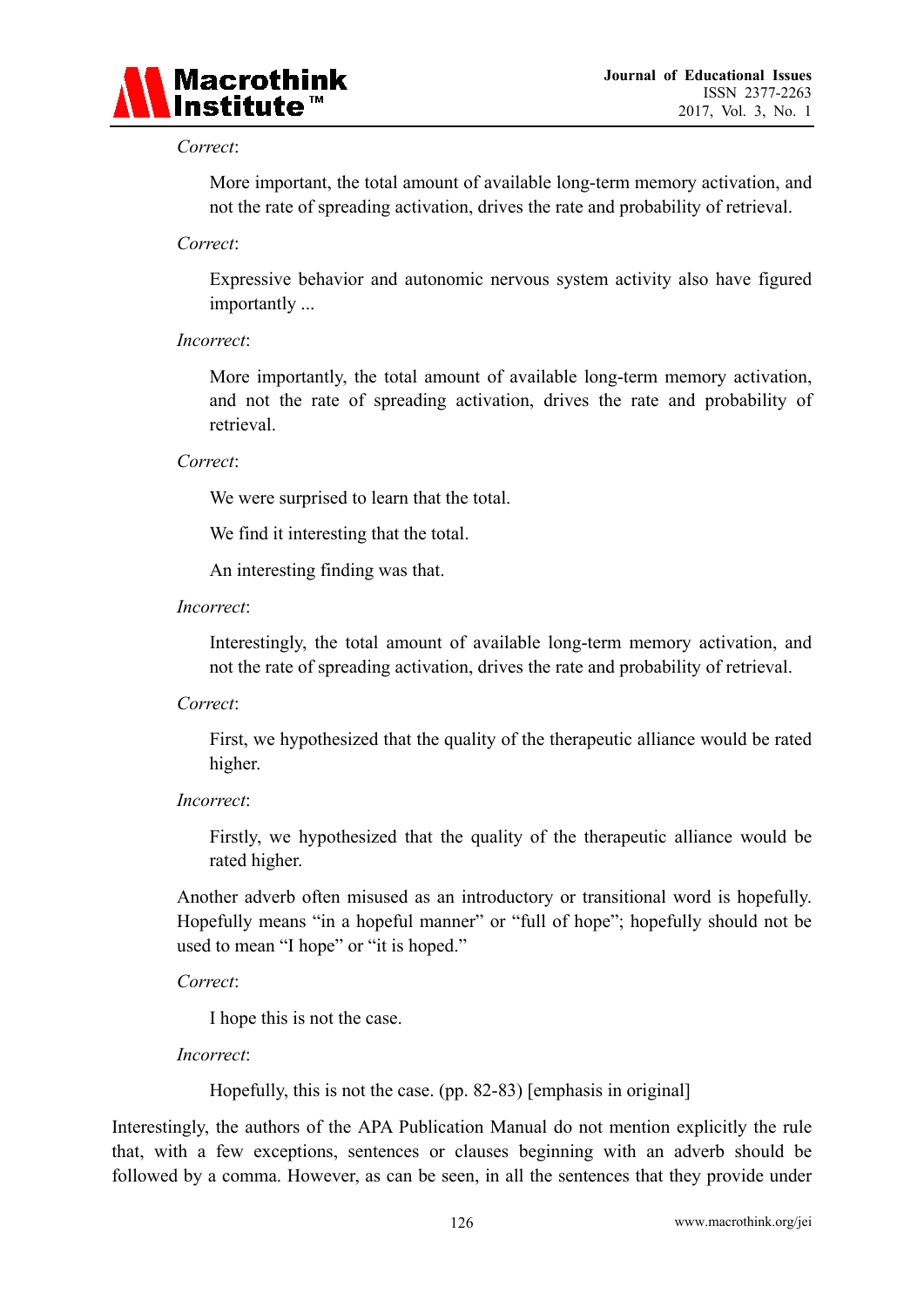

"Correct" that begin with an adverb, a comma always directly follows this adverb. However, I recommend that explicit discussion of the role of commas when using adverbs be included in the next edition of the APA Publication Manual.

# 3.1.10 Use of Contractions

The ninth most common formal grammatical error is using contractions. This error was committed by approximately one fifth of *RITS* authors. In the context of manuscripts, a contraction is an abbreviated (*i.e.*, shortened) version of the written forms of a word, syllable, or word group, which are created by omitting internal letters and sounds. Examples of 51 common contractions, presented in alphabetical order, are as follows:

*aren't*, *can't*, *couldn't*, *didn't*, *doesn't*, *don't*, *hadn't*, *hasn't*, *haven't*, *he'd*, *he'll*, *he's*, *I'd*, *I'll*, *I'm*, *I've*, *isn't*, *it's*, *let's*, *mustn't*, *shan't*, *she'd*, *she'll*, *she's*, *shouldn't*, *that's*, *there's*, *they'd*, *they'll*, *they're*, *they've*, *we'd*, *we're*, *we've*, *weren't*, *what'll*, *what're*, *what's*, *what've*, *where's*, *who'd*, *who'll*, *who're*, *who's*, *who've*, *won't*, *wouldn't*, *you'd*, *you'll*, *you're*, *you've*

Contractions typically are appropriate in informal writing. However, in more formal written works, avoiding contractions is a way of establishing a more scholarly tone. Interestingly, no mention is made of the use of contractions by the authors of APA (2010). Thus, based on the present findings, I suggest that discussion of this formal grammatical error be included in the next edition of the APA Publication Manual. I refer authors to the following website:

http://www.grammar-monster.com/glossary/contractions.htm

3.1.11 Misspelled Words

The tenth most common formal grammatical error represents misspelled words. According to the authors of APA (2010),

Spelling should conform to standard American English as exemplified in *Merriam-Webster's Collegiate Dictionary* (2005), the standard spelling reference for APA journals and books; spelling of psychological terms should conform to the *APA Dictionary of Psychology* (VandenBos, 2007). If a word is not in *Webster's Collegiate,*  consult the more comprehensive *Webster's Third New International Dictionary* (2002). If the dictionary gives a choice, use the first spelling listed; for example, use *aging* and *canceled* rather than *ageing* and *cancelled*. (p. 96)

Because English was influenced by several different language families over the course of four periods—namely, Old English (or Anglo-Saxon; circa 450–1100 AD), Middle English (circa 1110–1500 AD), early Modern English (circa 1500–1800 AD), and late Modern English (circa 1800–present) period—and because, even today, new words from other languages are incorporated so easily, in the English language, there are different ways to spell words with the same sound (*i.e.*, homonyms; *e.g.*, *their* vs. *there* vs. *they're*; *here* vs. *hear*; *bow* vs. *bough*; *formally* vs. *formerly*) and different ways to pronounce words with the same spelling (*i.e.*, heteronyms; *e.g.*, To *contest* the issue the judge held a *contest*; When I *graduate*, I will become a *graduate*; You can *insult* someone by shouting an *insult*; The security guard will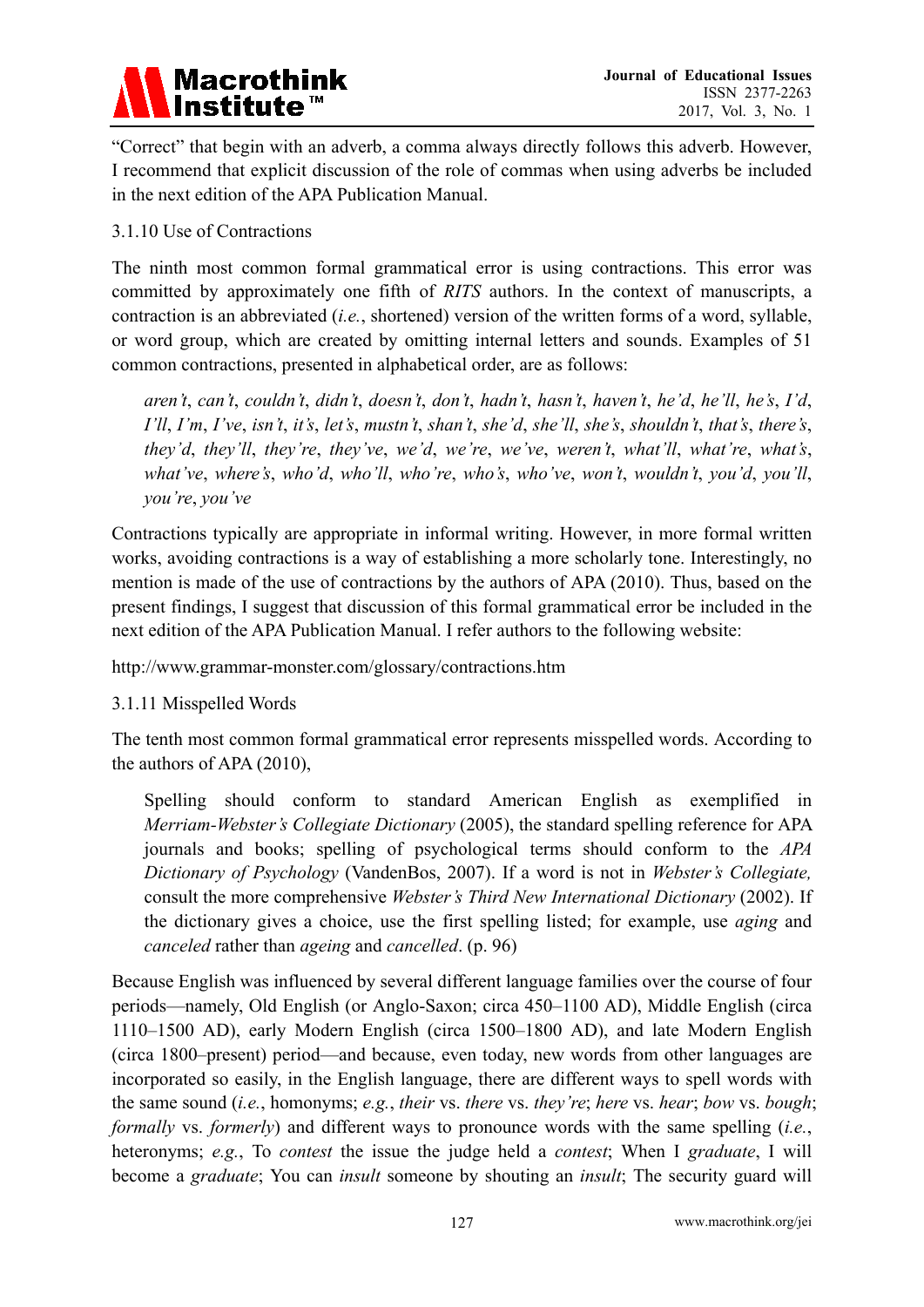

*permit* you to pass if you show a valid *permit*; A *rebel* is someone who has decided to *rebel*). As such, English spelling is particularly difficult to master even for native speakers. Thus, perhaps it should not be surprising that nearly one fifth of *RITS* authors commit one or more spelling errors. However, what is surprising is that not all authors use spell check functions just prior to submitting their manuscripts to a journal for possible publication. If they did, they would catch most, if not all, of the spelling errors, as well as other types of errors such as citation errors (Onwuegbuzie, Frels, et al., 2010). As declared by the authors of APA (2010),

Spelling check: Most word-processing programs have a function that checks spelling. Use it. Although an electronic spelling check cannot take the place of proofreading the article, because words spelled correctly may be used incorrectly, it will lessen the chance that typographical errors in the manuscript will make their way into print when your electronic file is used to publish the article. (p. 230) [emphasis in original]

However, authors should not rely solely on electronic spelling check functions to eliminate all their spelling errors because these tools are not 100% reliable. Specifically, electronic spelling check functions will catch any combinations of letters that do not form a known English word; however, they will miss many incorrectly spelled words that actually form another English word (*i.e.*, homonyms). Thus, instead, authors should be proactive in minimizing spelling errors prior to using the spelling check function. Strategies that I recommend for facilitating proactiveness include the following:

- using a good dictionary such as *Merriam-Webster's Collegiate Dictionary*, as recommended by the authors of APA (2010)
- checking potentially problematic suffixes in the selected dictionary

o (*e.g.*, *-ance* vs. *-ence* [*e.g.*, accept*ance* vs. occurr*ence*]; *-ant* vs. *-ent* [*e.g.*, blat*ant* vs. appar*ent*]; *-cial* vs. *-tial* [*e.g.*, vs. fa*cial* vs. par*tial*]; *-ible* vs. *-able* [*e.g.*, respons*ible* vs. depend*able*]; *-ibly* vs. *ably* [*e.g.*, respons*ibly* vs. depend*ably*]; *-ibility* vs. *-abilit*y [*e.g.*, respons*ibility* vs. depend*ability*])

- learning the standard pronunciations for frequently misspelled words
	- o *e.g.*, *would have* (correct) vs. *would of* (incorrect)

 paying attention to homophones (*i.e.*, words pronounced the same as another but that differ in meaning, whether spelled the same way or not) and near-homophones

- o heir vs. air
- o except vs. accept
- o discreet vs. discrete
- o affect vs. effect
- o compliment vs. complement
- o desert vs. dessert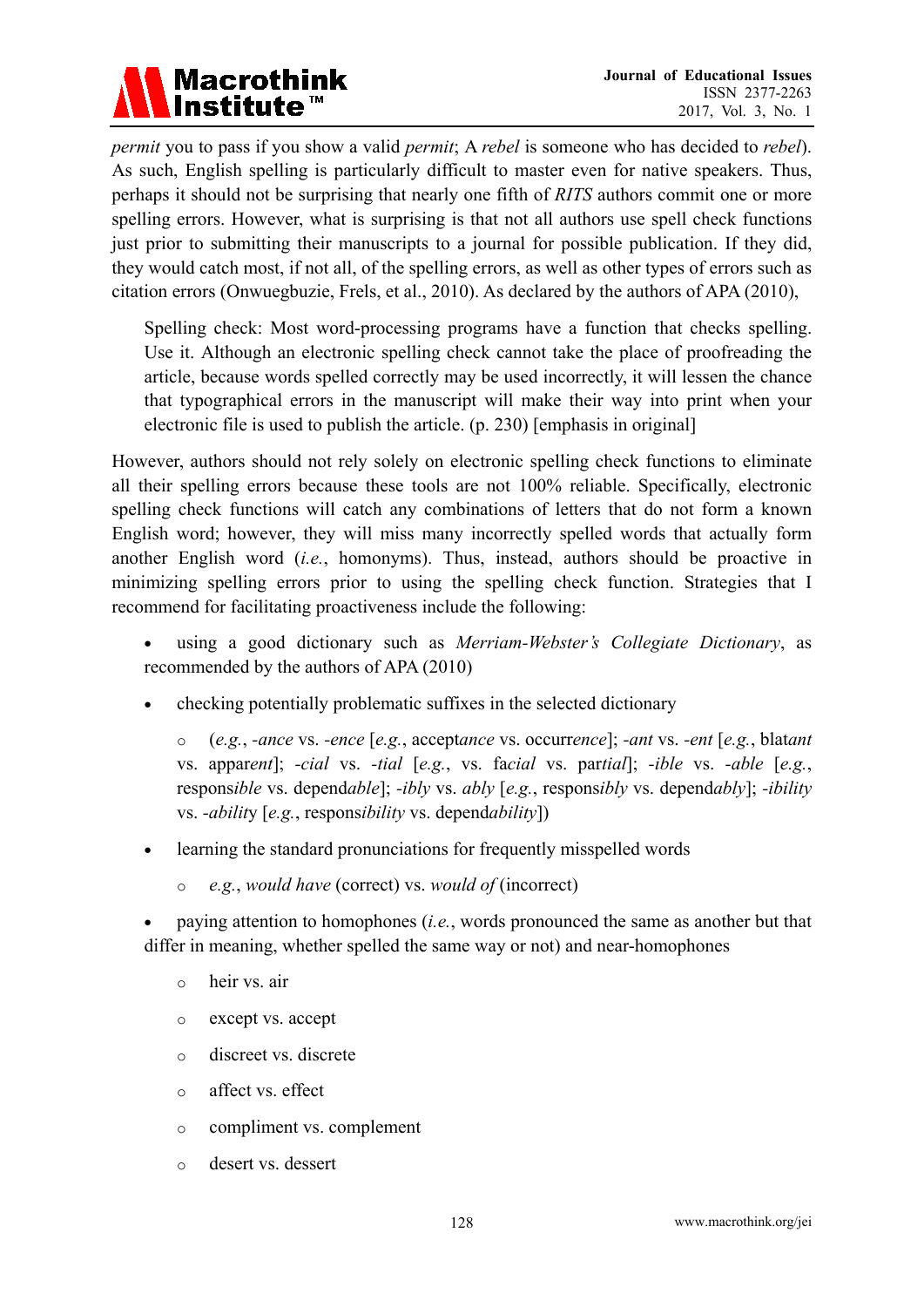

- $\circ$  its vs. it's
- o led vs. lead
- o lose vs. loose
- o principle vs. principal
- o stationary vs. stationery
- o their vs. there
- o whose vs. who's
- o your vs. you're
- becoming familiar with English spelling rules, such as the following:

o *i* before *e* except after *c* (*e.g.*, believe, receive), or when sounded like "ay" (*e.g.*, neighbor, weigh)

o when adding suffixes to words ending in *y*, change the *y* to an *i* (*e.g.*, happy  $\rightarrow$ happier, bounty  $\rightarrow$  bountiful)

 $\circ$  when adding suffixes to words ending in *y*, the *y* is retained when the suffix itself begins with an *i* (*e.g.*, marry  $\rightarrow$  marrying, baby  $\rightarrow$  babyish)

o when adding suffixes that begin with a vowel (*e.g.*, *-able*, *–ible*, *–ous*) to words ending in silent *e*, drop the final *e* (*e.g.*, desire  $\rightarrow$  desirable, response  $\rightarrow$  responsible, arg*ue* → arg*uing*)

 creating a list of difficult-to-spell words that is updated regularly, and keeping the list on or near the computer while writing.

Becoming adept at spelling initially can be very time-consuming. However, if authors do not rely on spell checking functions but rather look up words that they are unsure how to spell, they will become actively engaged in the process of spelling. The good news is that as one becomes familiar with spelling rules, increasingly less time is needed to consult these authoritative sources.

#### 3.1.12 Incorrect Use of Possessive Nouns

The 11th most common formal grammatical error—representing the final formal grammatical error with a large effect size—is the incorrect use of possessive nouns. This error was committed by approximately one sixth of *RITS* authors. The possessive case is predominantly used for indicating possession (*i.e.*, ownership). Specifically, the possessive case applies to nouns, pronouns, and adjectives. With nouns, which is when the error mostly occurs, the possessive case usually is shown by preceding it with *of* or by adding 's (or just ') to the end of the word. Unfortunately, some authors misapply these apostrophes. In particular, these authors violate one or more of the following rules regarding apostrophe usage: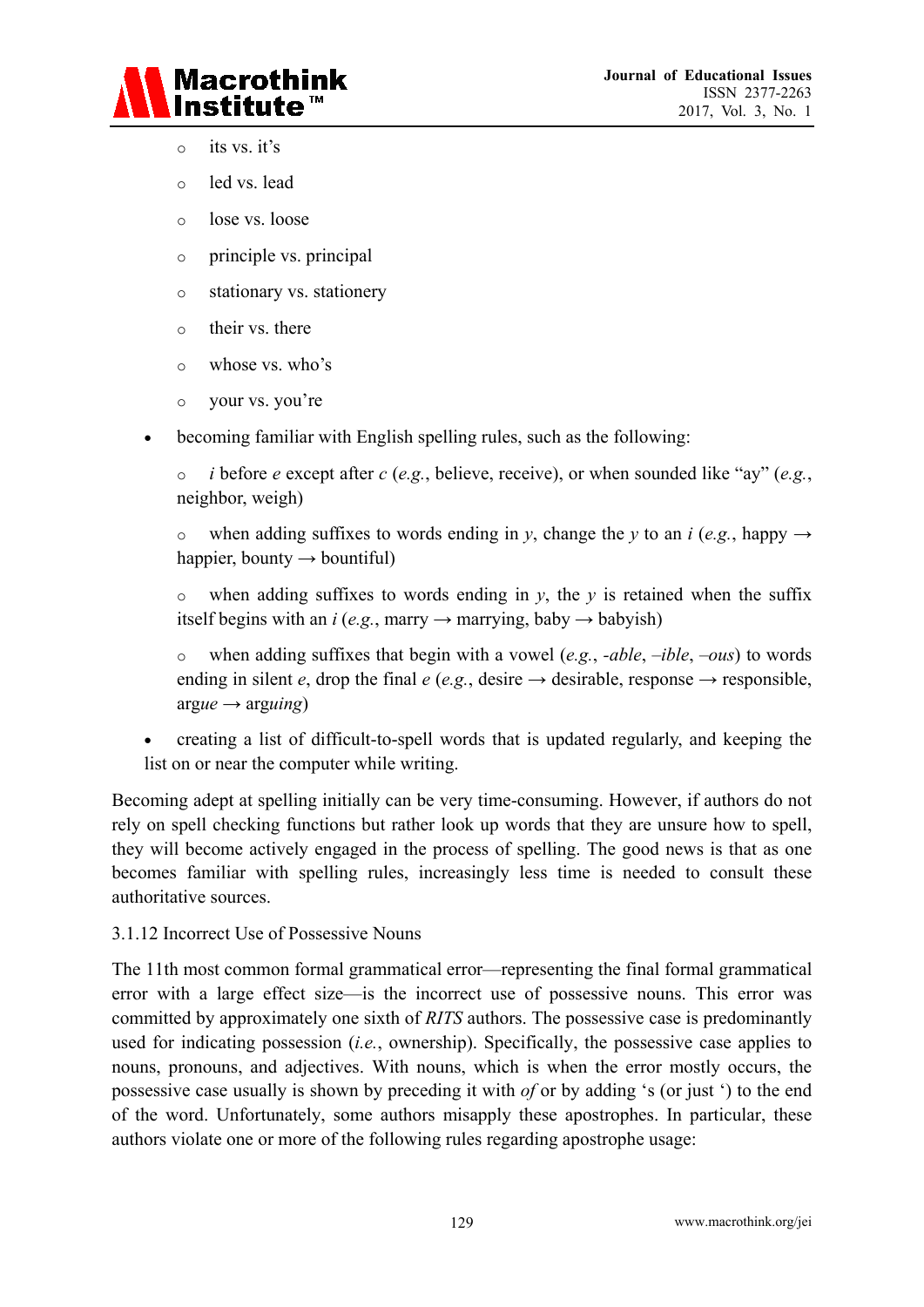



 For singular nouns (*e.g.*, *editor*), the apostrophe should appear before the *s* (*e.g.*, *the editor's decision*)

 For plural nouns (*e.g.*, *editors*), the apostrophe should appear after the *s* (*e.g.*, *the editors' decision*)

 For singular nouns ending in *-s* (*e.g.*, *Chris*), an apostrophe followed by *s* should appear after the noun (*e.g.*, *Chris's decision*)

 For plural nouns not ending in *-s* (*e.g.*, *people*), an apostrophe followed by *s* should appear after the noun (*e.g.*, *People's rights*)

The authors of APA (2010) state the following:

In general, the possessive of a singular name is formed by adding an apostrophe and an s, even when a name ends in s; the possessive of a plural name is formed by adding an apostrophe. A list of examples follows as well as some exceptions.

# **Singular Plural**

Freud's the Freuds'

James's the Jameses'

Watson's the Watsons'

Skinner's the Skinners'

*Exceptions:* Use an apostrophe only with the singular form of names ending in unpronounced s (*e.g.*, Descartes'). It is preferable to include *of* when referring to the plural form of names ending in unpronounced s (*e.g.*, the home of the Descartes). (pp. 96-97)

I refer readers to the following link:

http://www.grammar-monster.com/glossary/possessive\_case.htm

As noted previously, the incorrect use of possessive nouns marks the last of the 11 formal grammatical errors whose prevalence rate represented a large effect size.

3.1.13 Overall Frequency of Formal Grammatical Errors

For each of the 117 manuscripts, the total number of unique grammatical errors was computed. The total number of grammatical errors ranged from 0 to 11, with a mean of 5.05  $(SD = 2.19)$ . Interestingly, the following list presents the approximate percentages of manuscripts that contain the least number of grammatical errors:

- 1.7% of manuscripts contained no errors
- 4.3% of manuscripts contained 1 or less different errors
- 9.6% of manuscripts contained 2 or less different errors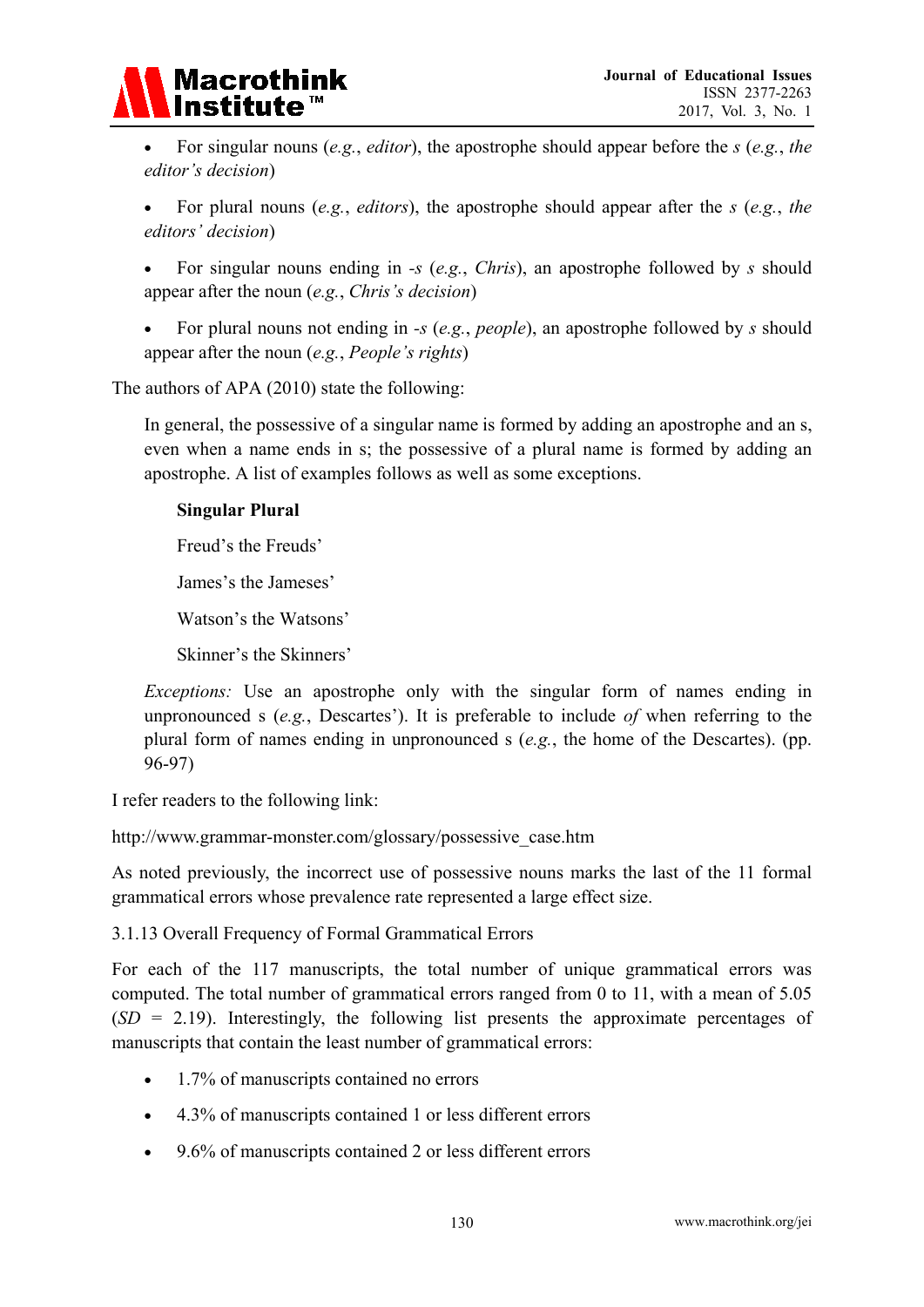

- 22.6% of manuscripts contained 3 or less different errors
- 45.2% of manuscripts contained 4 or less different errors
- 58.3% of manuscripts contained 5 or less different errors
- 77.4% of manuscripts contained 6 or less different errors
- 88.7% of manuscripts contained 7 or less different errors
- 91.3% of manuscripts contained 8 or less different errors
- 97.4% of manuscripts contained 9 or less different errors
- 98.3% of manuscripts contained 10 or less different errors

Although it is reasonable for an author to commit one or two different grammatical errors, it has been my experience that committing much more than this number becomes distracting for the reviewer. Thus, it is surprising that more than one half of *RITS* manuscripts (54.8%) contain five or more different grammatical errors. And when one or more of these errors are repeated in a manuscript—as is often the case—the total number of grammatical errors could be extremely large, thereby adversely affecting both the clarity and quality of the manuscript.

# *3.2 Research Question 2: What Is the Relationship between the Overall Frequency of Formal Grammatical Errors and Style Guide Errors (i.e., APA Errors) among Manuscripts Submitted to a Journal?*

According to Onwuegbuzie and Daniel (2002), a standardized skewness coefficient (*i.e.*, skewness coefficient divided by its standard error) or a standardized kurtosis coefficient (*i.e.*, kurtosis coefficient divided by its standard error) that lies outside the  $\pm 3$  range indicates serious departures from normality. Interestingly, no evidence of non-normality merged because both the standardized skewness coefficient (1.41) and standardized kurtosis coefficient (0.43) were within the bounds of normality. Thus, the use of parametric inferential statistical procedures was justified.

A series of Pearson *r*s was used to determine the relationship between the total number of different grammatical errors and the number of APA errors. After applying the Bonferroni adjustment to control for the inflation of Type 1 error (cf. Chandler, 1995; Ho, 2006; Manly, 2004; Vogt, 2005), the total number of different grammatical errors was statistically significantly and moderately related to both the number of APA errors ( $r = .30$ ,  $p < .025$ ) and the number of APA error themes<sup>1</sup> ( $r = .41$ ,  $p < .025$ ). These correlations indicate that authors who tended to make many different grammatical errors also tended to be those who make many APA errors. This suggests that the lack of attention that some of the authors show to grammatical rules is the same lack of attention that they demonstrate towards complying to the APA style guide.

# *3.3 Research Question 3: What Is the Relationship between the Overall Frequency of Formal Grammatical Errors and Citation Errors among Manuscripts Submitted to a Journal?*

The relationship between the total number of different grammatical errors and the total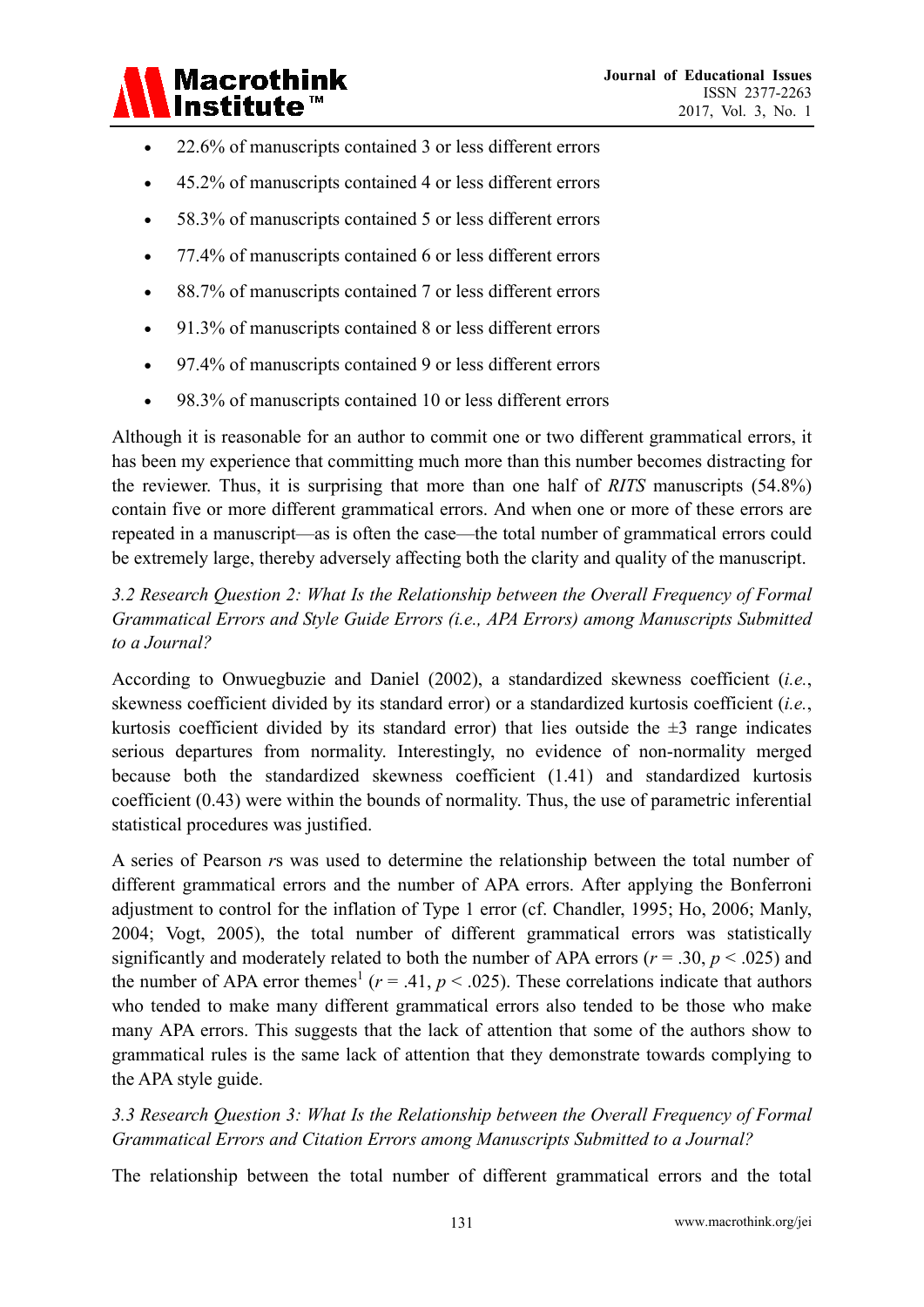

number of citation errors was not statistically significant,  $r = .18$ ,  $p > .05$ . This finding suggests that authors who write manuscripts that contain many different grammatical errors are not necessarily those authors who commit the most common APA error, namely, the citation error (Onwuegbuzie, Combs, et al., 2011; Onwuegbuzie, Frels, et al., 2010). In other words, committing grammatical errors represents a distinct construct from committing citation errors.

*3.4 Research Question 4: What Is the Relationship between the Overall Frequency of Formal Grammatical Errors and Select Demographic Characteristics (e.g., Number of Authors, Gender of the Lead Author, Length of Manuscript, Genre of Manuscript) among Manuscripts Submitted to a Journal?* 

After applying the Bonferroni adjustment to control for the inflation of Type I error (*i.e.*, adjusted  $\alpha = .05/7 = .0071$ , a series of Pearson *r*s revealed no statistically significant relationship (*i.e.*,  $p > .0071$ ) between the total number of different grammatical errors and the following variables: (a) number of paragraphs in the manuscript,  $r = .01$ ; (b) number of co-authors:  $r = .11$ ; and (c) the gender of lead author,  $r = .12$ . However, a statistically significant relationship (*i.e.*,  $p \leq .0071$ ) emerged between the total number of different grammatical errors and the following variables: (d) number of characters in the manuscript, *r*  $= .38$ ; (e) number of words in the manuscript,  $r = .33$ ; (f) number of sentences in the manuscript,  $r = .33$ ; and (g) number of pages in the manuscript,  $r = .35$ . Using Cohen's (1988) criteria, these four statistically significant relationships represented large effect sizes. This set of correlations indicated that manuscripts that contained the largest number of different grammatical errors tended to contain the most characters, words, sentences, and pages. These findings have intuitive appeal because it suggests that authors of longer manuscripts should exercise even more meticulousness when checking their manuscripts for grammatical errors than should authors of shorter manuscripts.

It could be argued that the statistically non-significant relationship between the total number of different grammatical errors and the number of co-authors is not a positive finding because it might suggest a bystander effect (Darley & Latané, 1968; Hudson & Bruckman, 2004; Levine & Thompson, 2004), wherein the presence of multiple co-authors encourages inaction in checking carefully for grammatical errors. Interestingly, Onwuegbuzie, Frels, et al. (2010) surmised that a bystander effect prevails with regard to citation errors, wherein manuscripts written by larger authorship teams contained more citation errors. According to Onwuegbuzie, Frels, et al. (2010), the inaction reflecting a bystander effect might stem from (a) pluralistic ignorance (*i.e.*, failure of other co-authors to identify grammatical errors signals to that co-author that such a check is not needed); (b) a diffusion of responsibility (*i.e.*, all co-authors assume that one or more of the other co-authors will check for grammatical errors such that each co-author believes he/she is less responsible for conducting this check and so does not do so); (c) imposter threat (Harvey & Katz, 1985) wherein each co-author believes that one or more of the other co-authors are more qualified to conduct the grammar checks and, therefore, her/his assistance is not necessary, and might even reveal her/his own incompetence; or (d) a lack of leadership wherein the leader of the manuscript—typically the lead author—does not clearly define the roles and responsibilities of each author. Whichever factor might be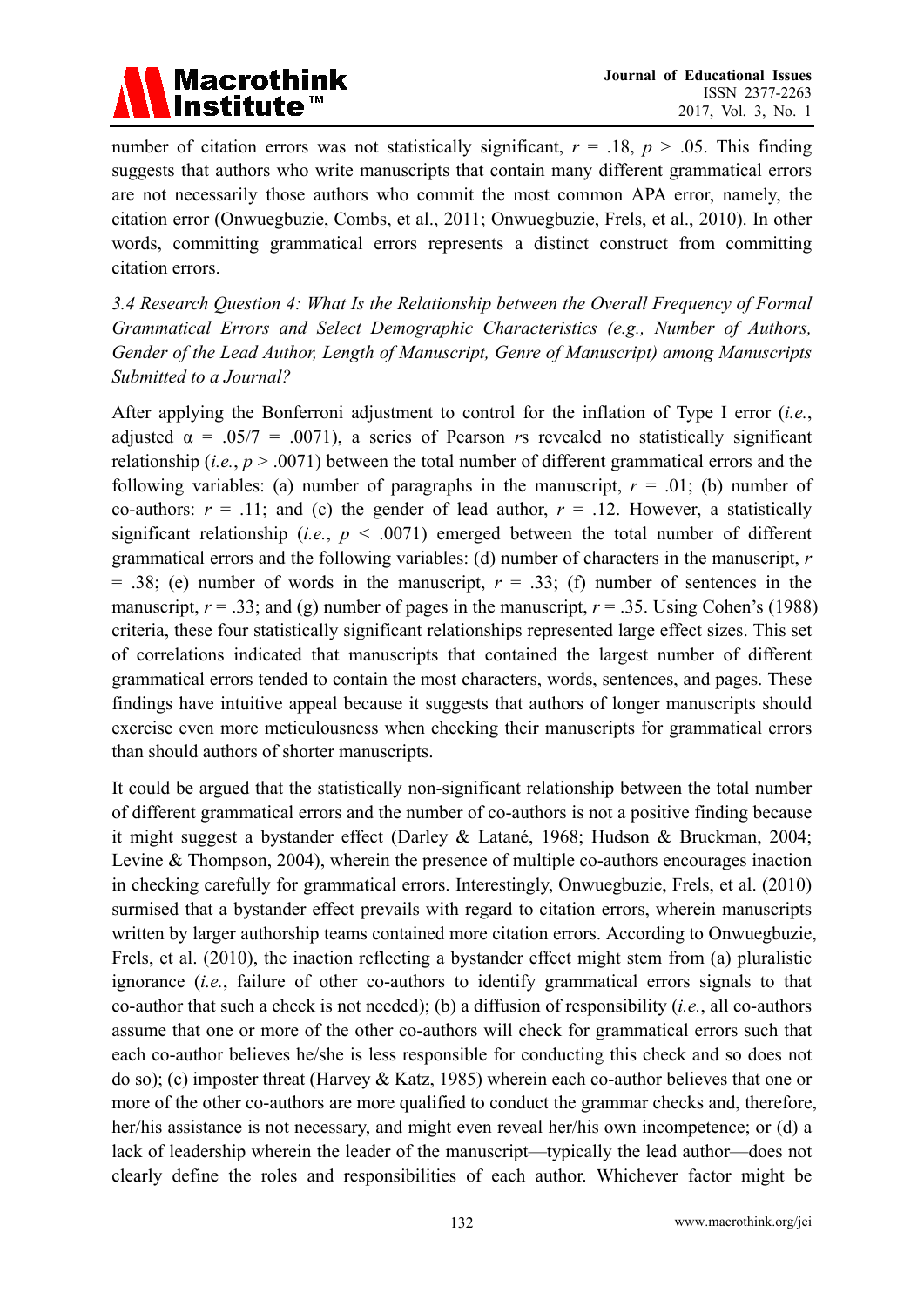

responsible, it is likely that greater communication among co-authors would lead to larger authorship teams taking advantage of their collaborative teams to check their manuscripts more carefully for grammatical errors.

Further, a comparison of the total number of different grammatical errors contained in quantitative, qualitative, and mixed research manuscripts identified an intuitive ordering, with quantitative research manuscripts ( $M = 4.46$ ,  $SD = 2.09$ ) and qualitative research manuscripts  $(M = 6.00, SD = 2.42)$  residing at opposite ends of the spectrum, and with mixed research manuscripts ( $M = 4.96$ ,  $SD = 1.89$ ) residing in between these two genres. More specifically, an analysis of variance (ANOVA) revealed a statistically significant difference in the total number of different grammatical errors among the quantitative, qualitative, and mixed research manuscripts,  $F(2, 115) = 4.70$ ,  $p = .011$ . A Scheffé post-hoc test revealed no statistically significant difference in the total number of different grammatical errors between the mixed research manuscripts and both the qualitative research manuscripts and the quantitative research manuscripts. However, the qualitative research manuscripts contained statistically significantly more different grammatical errors than did the quantitative research manuscripts. Cohen's (1988) *d* effect size associated with this difference between the qualitative and quantitative research manuscripts was moderate-to-large at 0.69. Although this finding might be surprising, upon deeper reflection, it seems quite intuitive. Specifically, qualitative research is primarily narrative and, consequently, qualitative reports are more verbose than are quantitative reports. Thus, it is likely that this relatively greater verboseness has the potential to increase the incidence of grammatical errors. In order to explore more closely the nature of the difference in prevalence of grammatical errors between quantitative and qualitative research manuscripts, these two genres of manuscripts were compared via odds ratios with respect to each of the 35 most common formal grammatical errors.

Of these 35 errors, five of them practically significantly discriminated the two genres. Specifically, compared to quantitative research manuscripts, qualitative research manuscripts were (a) 3.06 times (95% CI = 1.01, 10.34) more likely to contain colloquial words/phrases, (b) 5.50 times (95% CI = 1.54, 19.67) more likely to contain contractions, (c) 4.71 times (95% CI = 1.30, 17.08) more likely to contain unparallel construction (*i.e.*, incorrect placement in a sentence of the terms "not only" and/or "but also"; non-pairing of "either" with "or"; non-paring of "neither" with "nor"), (d)  $4.77$  times ( $95\%$  CI = 1.13, 20.25) more likely to contain sentences that end with a preposition, and (e) 3.06 times (95% CI = 1.09, 8.61) more likely to contain paragraphs with less than three sentences. The first four grammatical errors might reflect the relatively more conversational and casual styles of writing used by some authors of qualitative research manuscripts, which lend themselves more to grammatical errors. In contrast, the more frequent use of paragraphs with less than three sentences used by some authors of qualitative research manuscripts might reflect their use of short paragraphs to introduce quotations that represent the voices of their participants. In any case, I suggest that before they submit their works to a journal for review for possible publication, authors of qualitative manuscripts examine qualitative research articles that were previously published in that journal to determine the extent to which these five sets of grammatical errors appear in them, thereby establishing how tolerant the editor of that journal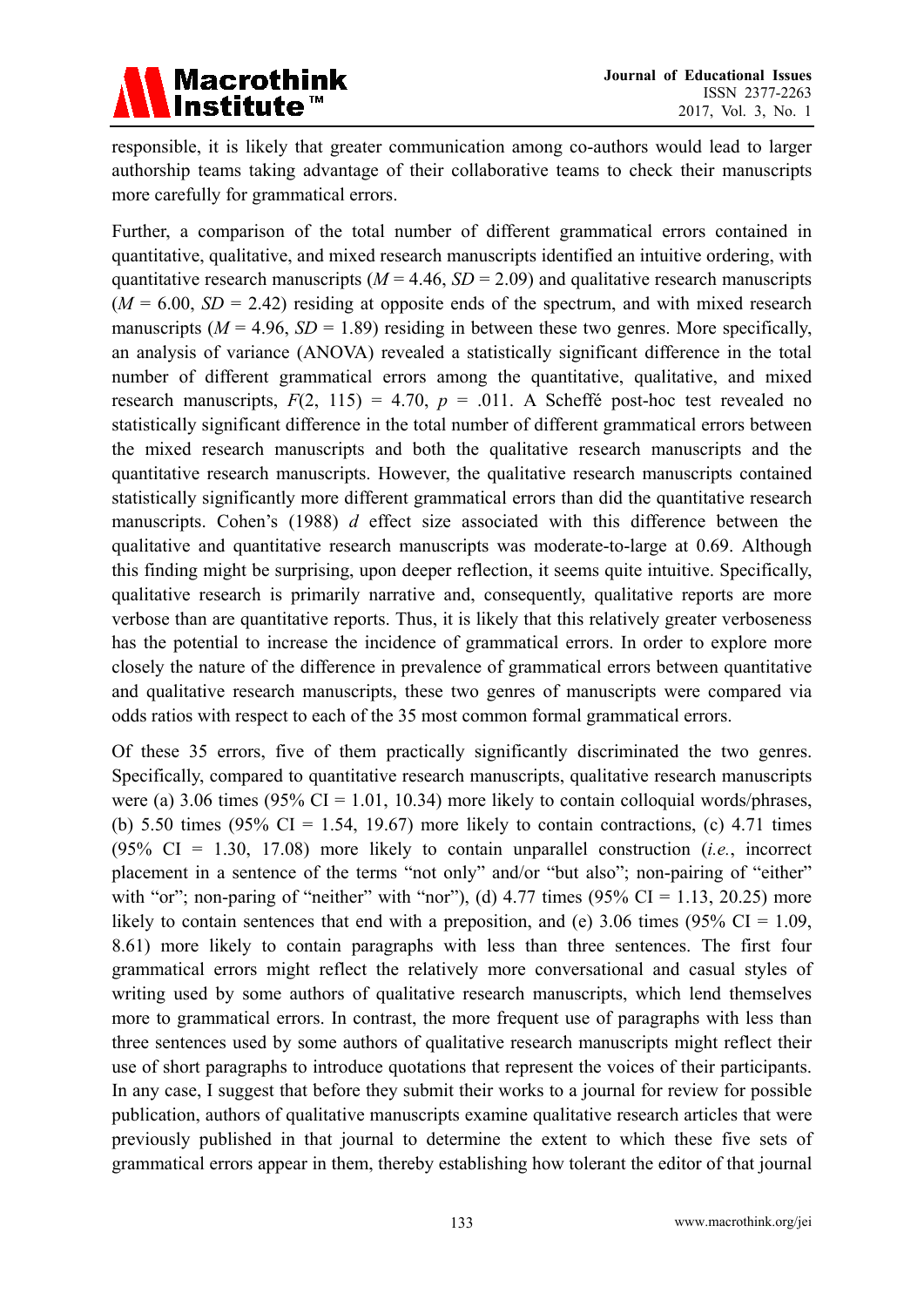

is with regard to these grammatical errors.

*3.5 Research Question 5: What Is the Relationship between the Overall Frequency of Formal Grammatical Errors and Manuscript Disposition among Manuscripts Submitted to a Journal?* 

An ANOVA revealed a statistically significant difference in the total number of different grammatical errors as a function of manuscript disposition,  $F(2, 115) = 3.16$ ,  $p < .05$ . A Scheffé post-hoc test revealed that manuscripts that were accepted for publication  $(M = 3.29)$ ,  $SD = 1.25$ ) had a statistically significantly smaller number of different grammatical errors than did both manuscripts that were rejected  $(M = 4.46, SD = 1.91)$  and manuscripts that received a revise-and-resubmit decision ( $M = 5.26$ ,  $SD = 2.18$ ). Cohen's (1988) *d* effect size associated with these differences were 0.64 and 0.97, respectively. However, no statistically significant difference in the total number of different grammatical errors emerged between manuscripts that were rejected and manuscripts that received a revise-and-resubmit decision. A somewhat surprising finding was that, although not representing a statistically significant difference, manuscripts that received a revise-and-resubmit decision contained a larger number of different grammatical errors than did manuscripts that were rejected. However, on reflection, this finding suggests that even though these former manuscripts contained an unacceptably large number of different grammatical errors, the content of these manuscripts must have been sufficiently appealing—at least relative to their counterparts that were rejected—to warrant an opportunity for the authors to revise them. Of course, because these findings are correlational, follow-up studies are needed, optimally using mixed research techniques (see, for *e.g.*, Johnson & Onwuegbuzie, 2004; Johnson, Onwuegbuzie, & Turner, 2007; Tashakkori & Teddlie, 2010), to explore the causal nature of this relationship between the prevalence of grammatical errors and quality of manuscript. Notwithstanding, based on the hundreds of reviewer comments that I have read during my 20 years of experience as an editor of three journals, guest editor of numerous special issues for various journals, and reviewer for and editorial board member of numerous journals, I have observed repeatedly that when a manuscript contains minimal or no grammatical errors, it is well received by the reviewers. Contrastingly, numerous grammatical errors reduce the coherence of a manuscript, which, in turn, make it more difficult for journal reviewers to follow the author's logic of argumentation.

# *3.6 Research Question 6: Which Grammatical Errors, If Any, Discriminate Manuscripts that are Rejected and Manuscripts that Are Not Rejected?*

A series of All Possible Subsets (APS) canonical discriminant analysis procedures was conducted to determine which of the 11 most common formal grammatical errors (*i.e.*, formal grammatical errors with prevalence rates with a large effect size) best predicted whether the editor's decision for a manuscript was reject versus non-reject (*i.e.*, revise and resubmit or accept). Each of the 11 formal grammatical variables served as a predictor variable in separate analyses, with the editor's decision serving as the dependent variable in the analyses. All possible models involving some or all of the 11 formal grammatical variables were examined. Indeed, in APS discriminant analyses, separate discriminant functions are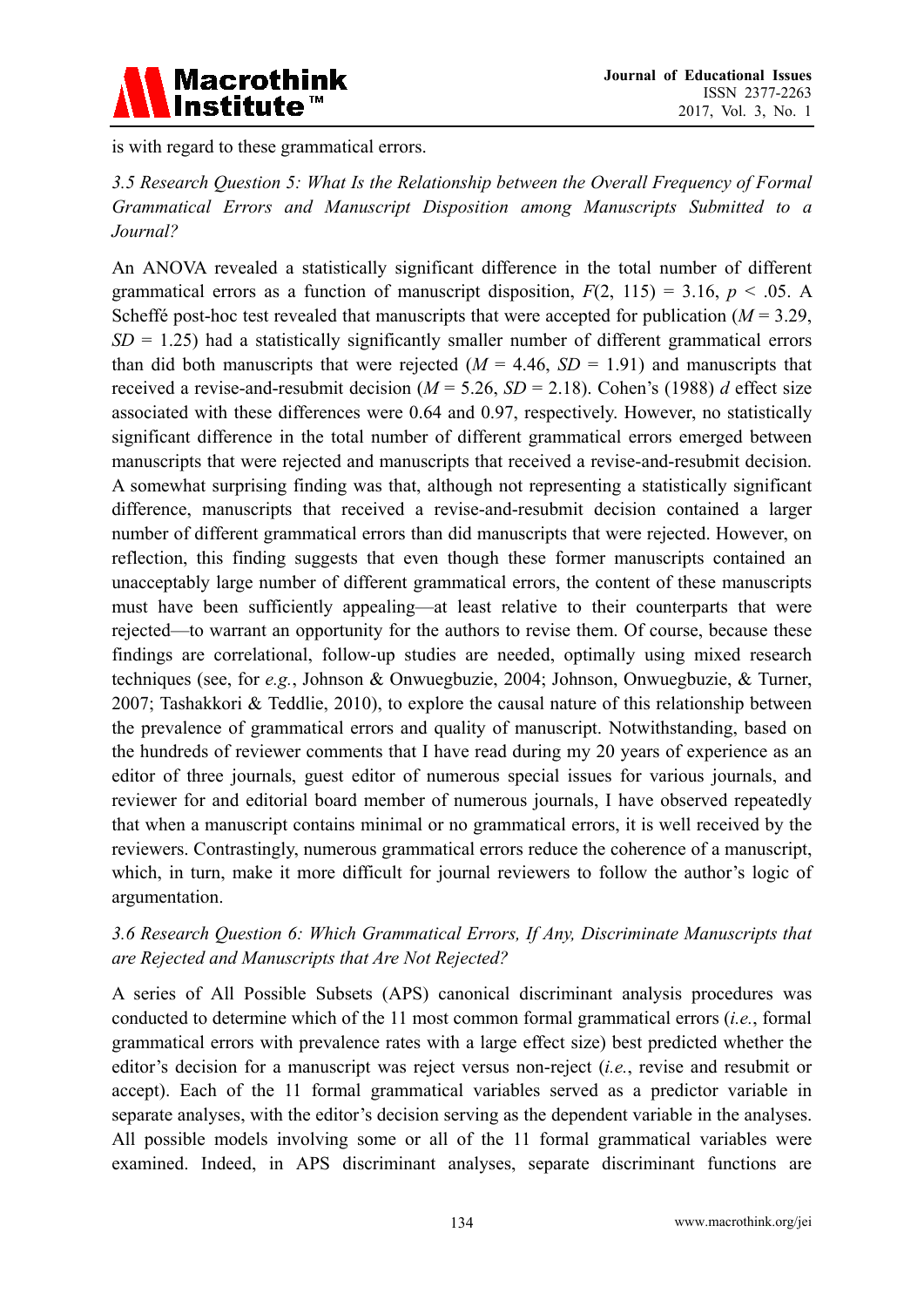

computed for all thematic variables singly, all possible pairs of thematic variables, all possible trios of thematic variables, and so forth, until the best subset of thematic variables is identified according to some pre-specified criteria. For this study, the criteria used were Wilks' lambda, the probability level (*i.e. p* value), the canonical correlation coefficient, the standardized canonical discriminant function coefficients, the structure coefficients, and the odds ratio (primary effect size measure). It should be noted that the APS discriminant analysis is different from stepwise discriminant analysis, in which the order of entry of variables is based solely on the probability level. In fact, stepwise discriminant analysis does not guarantee the optimal model, and thus many researchers criticize this type of analysis, instead advocating some form of canonical discriminant analysis (Onwuegbuzie & Daniel 2003).

The selected model indicated that the following three formal grammatical variables contributed statistically significantly to the prediction of the editor's decision: use of contractions, use of "*may*" instead of "*might*," and adverbs used to begin a sentence without a comma. The canonical discriminant analysis revealed a statistically significant canonical function  $(x^2[3] = 13.76, p < .001$ ; Wilks's Lambda = 0.83). The corresponding canonical correlation was .42, which suggested a medium-to-large effect size (Cohen, 1988). In addition, the group centroid (the average score on the discriminant function for manuscripts in both groups) for this function was -.41 for manuscripts that were rejected and .50 for manuscripts that were not rejected. These statistics indicated that the discriminant function maximally separated manuscripts that were rejected from manuscripts that were not rejected.

An examination of the standardized canonical discriminant function coefficient (Table 2) revealed that, using a cutoff loading of 0.3 (Lambert & Durand, 1975; Tabachnick & Fidell, 2007), all three formal grammatical errors were practically significant. Further, the structure coefficients (*i.e.*, structure matrix) between the independent variable set and the standardized canonical discriminant function (Table 2) indicated that, using a cutoff loading of 0.3 (Lambert & Durand, 1975; Tabachnick & Fidell, 2007), all three formal grammatical errors discriminated manuscripts that were rejected and manuscripts that were not rejected. For both the standardized canonical discriminant function coefficient and the structure matrix, use of contractions was the most significant predictor of manuscript disposition. This formal grammatical error was followed in importance by "*may*" instead of "*might*". The variables with a negative coefficient (*i.e.*, all three variables) suggest that manuscripts that contained these formal grammatical errors were more likely to be rejected. Thus, the presence of one or more of the three formal grammatical errors (*i.e.*, use of contractions, use of "*may*" instead of "*might*", and adverbs used to begin a sentence without a comma) were predictive of the manuscript being rejected. Specifically, manuscripts that contained one or more incidences of contractions were 1.28 (95%  $CI = 1.09, 1.51$ ) times more likely to be rejected, manuscripts that contained one or more incidences of the use of "*may*" instead of "*might*" were 2.14 (95%  $CI = 1.09, 4.23$ ) times more likely to be rejected, and manuscripts that contained one or more incidences of adverbs used to begin a sentence without a comma were  $1.90$  (95% CI =  $1.01$ , 4.35) times more likely to be rejected.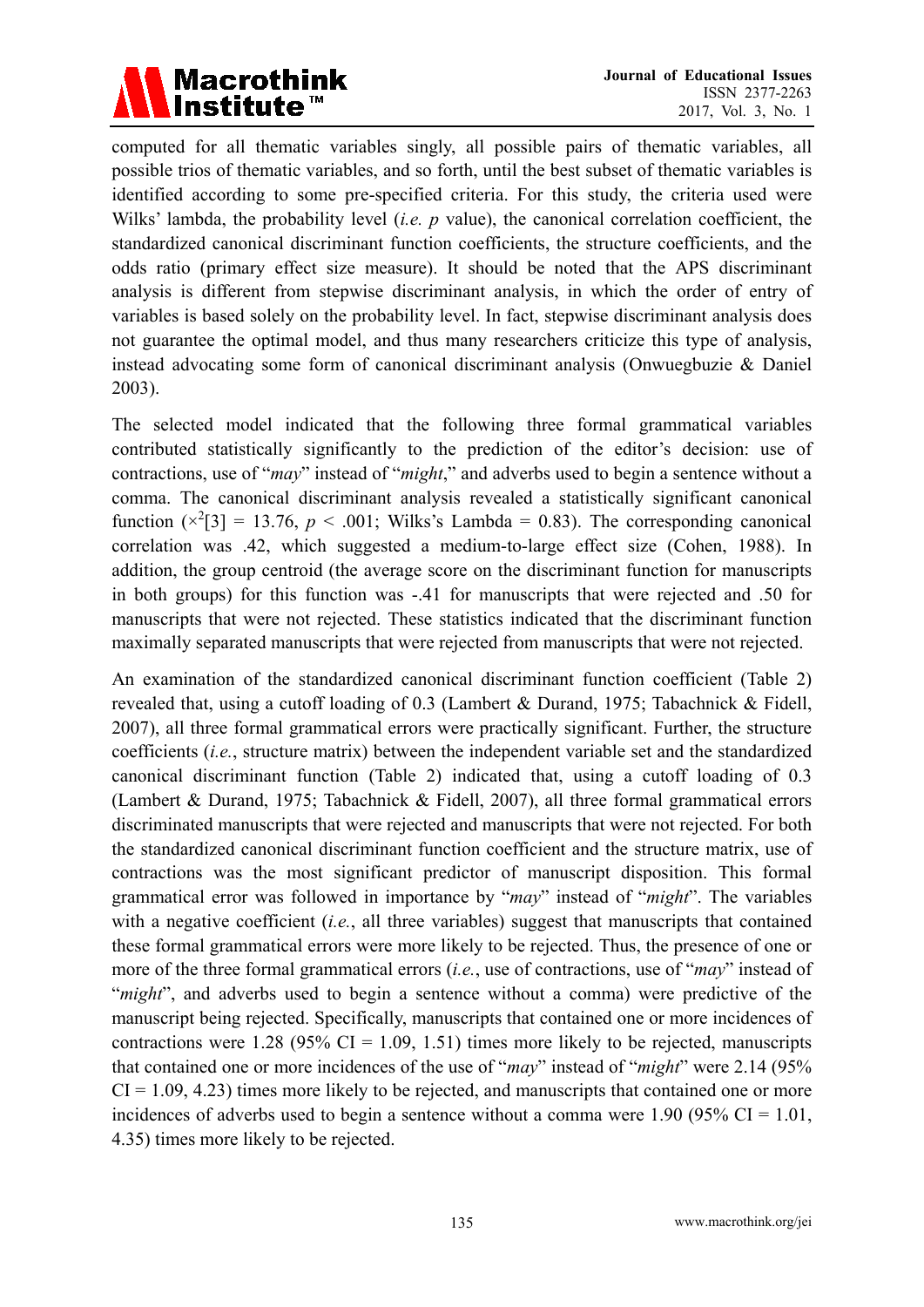

| Variable                                            | <b>Standardized Coefficient</b> | <b>Structure Coefficient</b> |
|-----------------------------------------------------|---------------------------------|------------------------------|
| Use of contractions                                 | $-.75$ <sup>*</sup>             | $-.78$ <sup>*</sup>          |
| Use of " <i>may</i> " instead of " <i>might</i> "   | $-.47$                          | $-.60^*$                     |
| Adverbs used to begin a sentence<br>without a comma | $-.35$ <sup>*</sup>             | $-.39^*$                     |

Table 2. Standardized and structure coefficients for selected readability variables

*Note.* \* coefficients with effect sizes larger than .3 (Lambert & Durand, 1975).

#### **4. Conclusions**

The present study is unique in at least four ways. First, it represents the only study formally to examine the prevalence of grammatical errors in scholarly works in general and manuscripts submitted to a journal in particular. Second, this study represents the first work to examine the link between grammatical errors and style guide errors, including citation errors, among manuscripts submitted to a journal. Third, this work represents the first study to investigate the relationship between grammatical errors and select demographic characteristics (*i.e.*, number of authors, genre of manuscript) among manuscripts submitted to a journal. Fourth, and most importantly, this study represents the first attempt to examine the relationship between grammatical errors and manuscript disposition among manuscripts submitted to a journal.

The results from this current study demonstrate several unique findings in relation to grammatical errors and manuscript preparation and submission. In particular, I identified the 35 most common formal grammatical errors committed by *RITS* authors (Figure 1), with two of them being committed by more than 75% of *RITS* authors, four of them being committed by more than 40% of *RITS* authors, five of them being committed by more than 33% of *RITS* authors, eight of them being committed by more than 25% of *RITS* authors, and 11 of them being committed by more than 16% of *RITS* authors. However, the most important finding of the present investigation is the link identified between grammatical errors and disposition of manuscripts. Yet, regardless of whether this link is causal in nature, few reviewers and editors would argue that striving to minimize formal grammatical errors in manuscripts is not a worthwhile goal.

Consequently, I recommend that authors consider using Figure 1 as a guide when learning how to write with discipline in general and when preparing their manuscripts in particular. Indeed, I contend that Figure 1 can assist authors—beginning authors, emergent authors, and experienced authors alike—in focusing their efforts on improving their grammar, perhaps in order of the prevalence rates in this table, by ignoring the grammatical errors that they do not make, and focusing on the errors that they themselves are apt to commit. Indeed, after using Figure 1 and Figure 2 to identify their most frequent errors, authors might find it helpful to create a personalized checklist to use when editing their own works.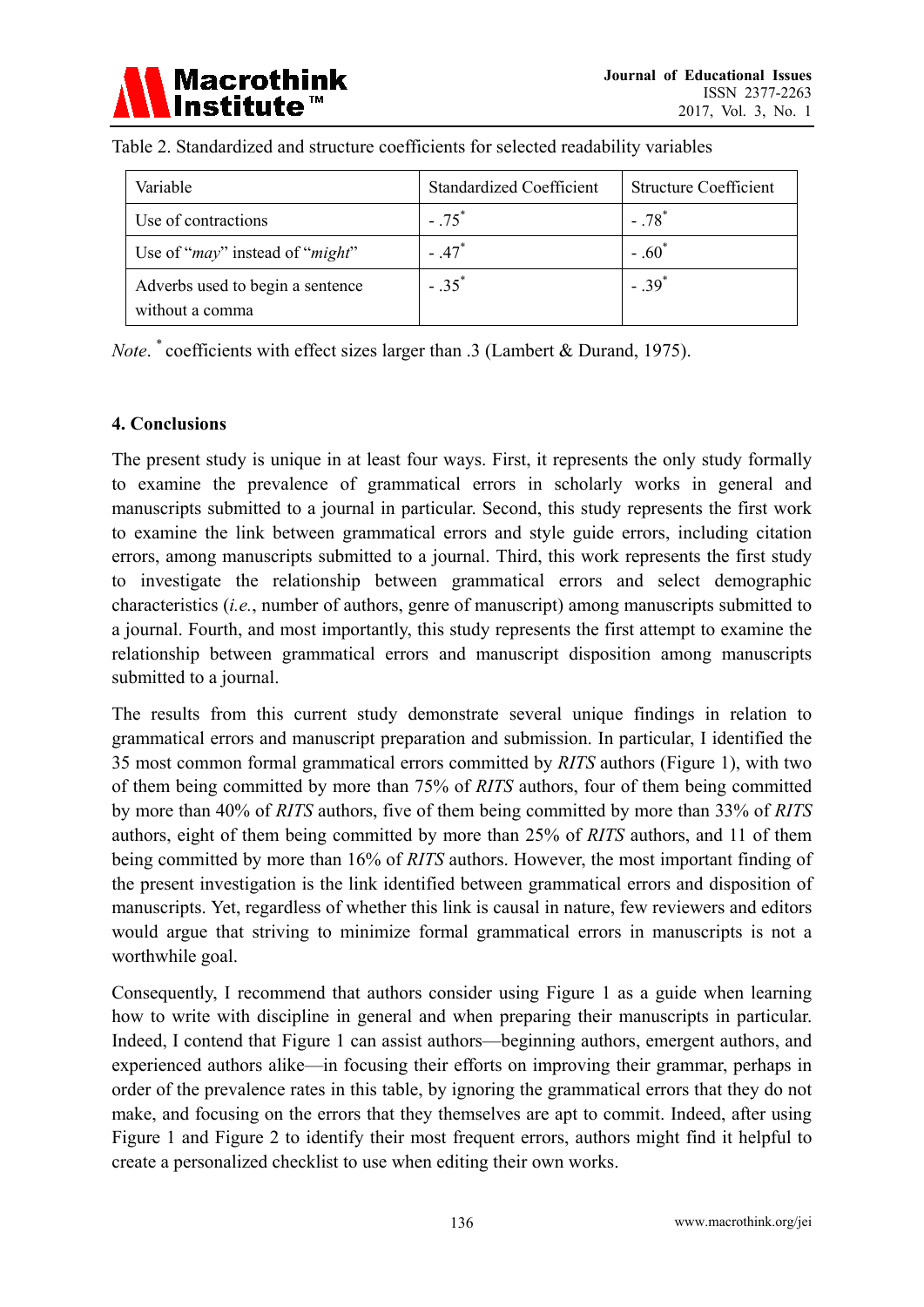

In the same vein, I believe that Figure 1 and Figure 2 would serve as useful starting points for those persons who serve as instructors of research methodology courses, instructors of scholarship, mentors, advisors, and thesis/dissertation committee members and chairs/supervisors. Focusing on these most common formal grammatical errors not only provides a much more manageable set of grammatical rules for authors to learn, but likely provides a more efficient method of teaching how to write with discipline. Further, editors also might find the information in Figure 1 and Figure 2 useful. For example, editors can use the errors presented in Figure 1 to develop checklists that are used by their reviewers to assess the quality of manuscripts with respect to writing style. Finally, authors of the APA Publication Manual might use this information to determine which grammatical rules and guidelines to emphasize in future editions.

As stated by the authors of APA (2010), "Incorrect grammar and careless construction of sentences distract the reader, introduce ambiguity, and generally obstruct communication" (p. 77). As such, it is my hope that the findings of this study bring to the fore the importance of paying attention to grammar when preparing manuscripts. It is only by doing so that authors can "write with discipline," as recommended by Onwuegbuzie and Combs (2009, p. 116).

# **References**

Alford, H. (1864). *A plea for the Queen's English: Stray notes on speaking and spelling*. Retrieved from https://archive.org/stream/pleaforqueenseng00alfouoft#page/188/mode/2up

American Psychological Association. (2010). *Publication manual of the American Psychological Association* (6th ed.). Washington, DC: Author.

Berelson, B. (1952). *Content analysis in communicative research*. New York, NY: Free Press.

Chandler, C. R. (1995). Practical considerations in the use of simultaneous inference for multiple tests. *Animal Behaviour, 49*, 524-527. https://doi.org/10.1006/anbe.1995.0069

Cohen, J. (1988). *Statistical power analysis for the behavioral sciences* (2nd ed.). Hillsdale, NJ: Lawrence Erlbaum.

Constas, M. A. (1992). Qualitative data analysis as a public event: The documentation of category development procedures. *American Educational Research Journal, 29*, 253-266. https://doi.org/10.3102/00028312029002253

Darley, J. M., & Latané, B. (1968). Bystander intervention in emergencies: Diffusion of responsibility. *Journal of Personality and Social Psychology, 8*, 377-383. https://doi.org/10.1037/h0025589

Encyclopaedia Britannica. (n.d.). *Punctuation*. Retrieved from https://www.britannica.com/ topic/punctuation

Fielding, N. G., & Lee, R. M. (1998). *Computer analysis and qualitative research*. Thousand Oaks, CA: Sage.

Frels, R. K., Onwuegbuzie, A. J., & Slate, J. R. (2010a). Editorial: A step-by-step guide for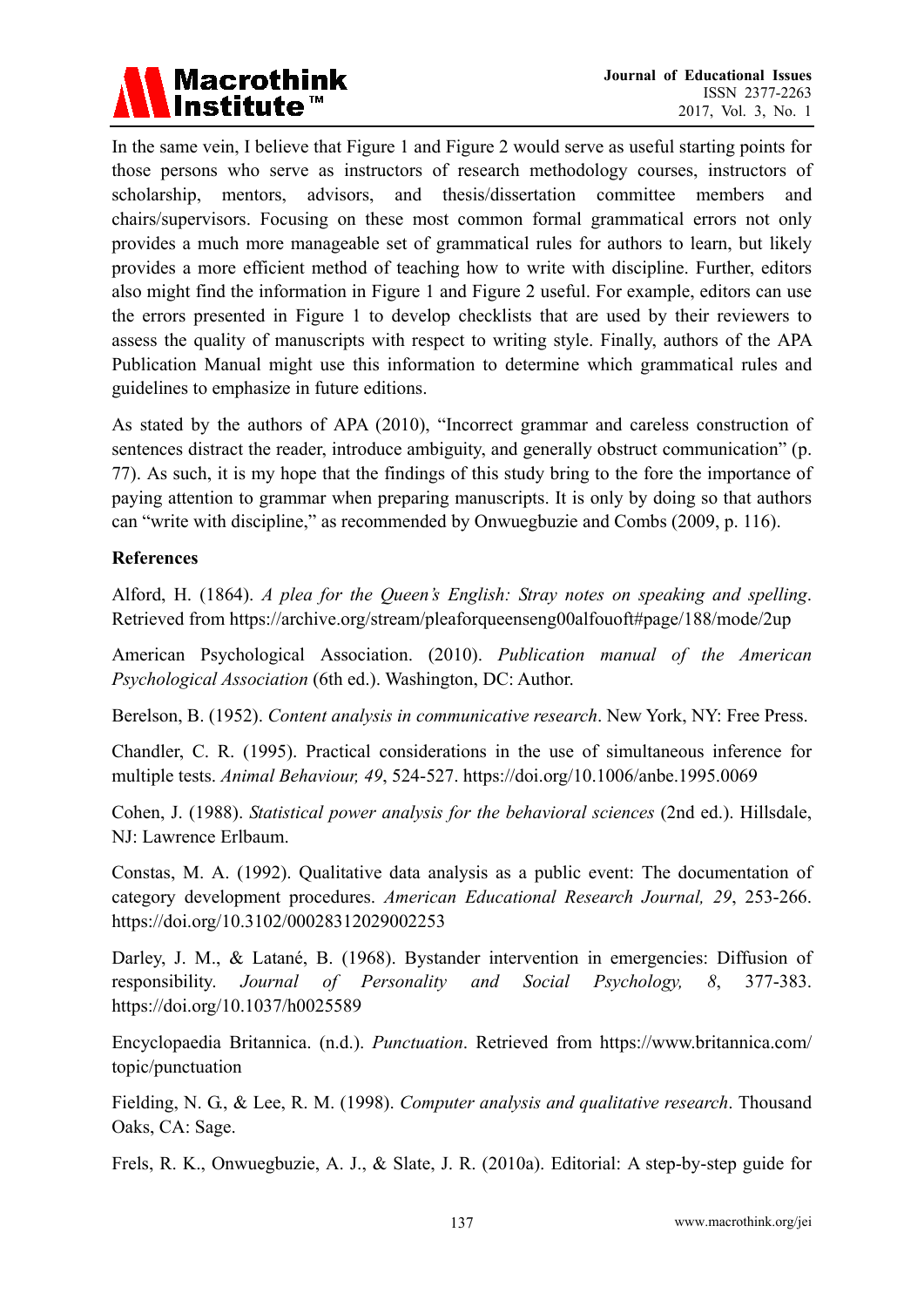

creating tables. *Research in the Schools, 17*(2), xxxviii-lix. Retrieved from http://msera.org/docs/RITS\_17\_2\_Tables.pdf

Frels, R. K., Onwuegbuzie, A. J., & Slate, J. R. (2010b). Editorial: A typology of verbs for scholarly writing. *Research in the Schools, 17*(1), xiv-xxv. Retrieved from http://msera.org/docs/RITS\_17\_1\_Verbs.pdf

Hahs-Vaughn, D. L., Onwuegbuzie, A. J., Slate, J. R., & Frels, R. K. (2009). Editorial: Bridging research-to-practice: Enhancing knowledge through abstracts. *Research in the Schools, 16*(2), xxxvii-xlv. Retrieved from http://msera.org/docs/RITS\_16\_2\_Abstracts.pdf

Harvey, J., & Katz, C. (1985). *If I'm so successful, why do I feel like a fake? The imposter phenomenon*. New York, NY: St. Martin's.

Ho, R. (2006). *Handbook of univariate and multivariate data analysis and interpretation with SPSS*. London, England: Chapman & Hall. https://doi.org/10.1201/9781420011111

Hudson, J. M., & Bruckman, A. S. (2004). The bystander effect: A lens for understanding patterns of participation. *Journal of the Learning Sciences, 13*, 165-195. https://doi.org/ 10.1207/s15327809jls1302\_2

"Inaccuracies of Diction, Grammar". (1834, December). *The New-England Magazine, 7*(6), 467-470.

Johnson, R. B., & Onwuegbuzie, A. J. (2004). Mixed methods research: A research paradigm whose time has come. *Educational Researcher, 33*(7), 14-26. https://doi.org/10.1177/1558689806298224

Johnson, R. B., Onwuegbuzie, A. J., & Turner, L. A. (2007). Toward a definition of mixed methods research. *Journal of Mixed Methods Research, 1*, 112-133. https://doi.org/10.1525/ sp.1960.8.2.03a00030

Lambert, Z. V., & Durand, R. M. (1975). Some precautions in using canonical analysis. *Journal of Market Research, 12*, 468-475. https://doi.org/10.2307/3151100

Leech, N. L., & Onwuegbuzie, A. J. (2007). An array of qualitative data analysis tools: A call for qualitative data analysis triangulation. *School Psychology Quarterly, 22*, 557-584. https://doi.org/10.1037/1045-3830.22.4.557

Leech, N. L., & Onwuegbuzie, A. J. (2008). Qualitative data analysis: A compendium of techniques and a framework for selection for school psychology research and beyond. *School Psychology Quarterly, 23*, 587-604. https://doi.org/10.1037/1045-3830.23.4.587

Leech, N. L., & Onwuegbuzie, A. J. (2011). Beyond constant comparison qualitative data analysis: using NVivo. *School Psychology Quarterly, 26*, 70-84. https://doi.org/10.1037/ a0022711

Levine, M., & Thompson, K. (2004). Identity, place, and bystander intervention: Social categories and helping after natural disasters. *Journal of Social Psychology, 144*, 229-245. https://doi.org/10.3200/SOCP.144.3.229-245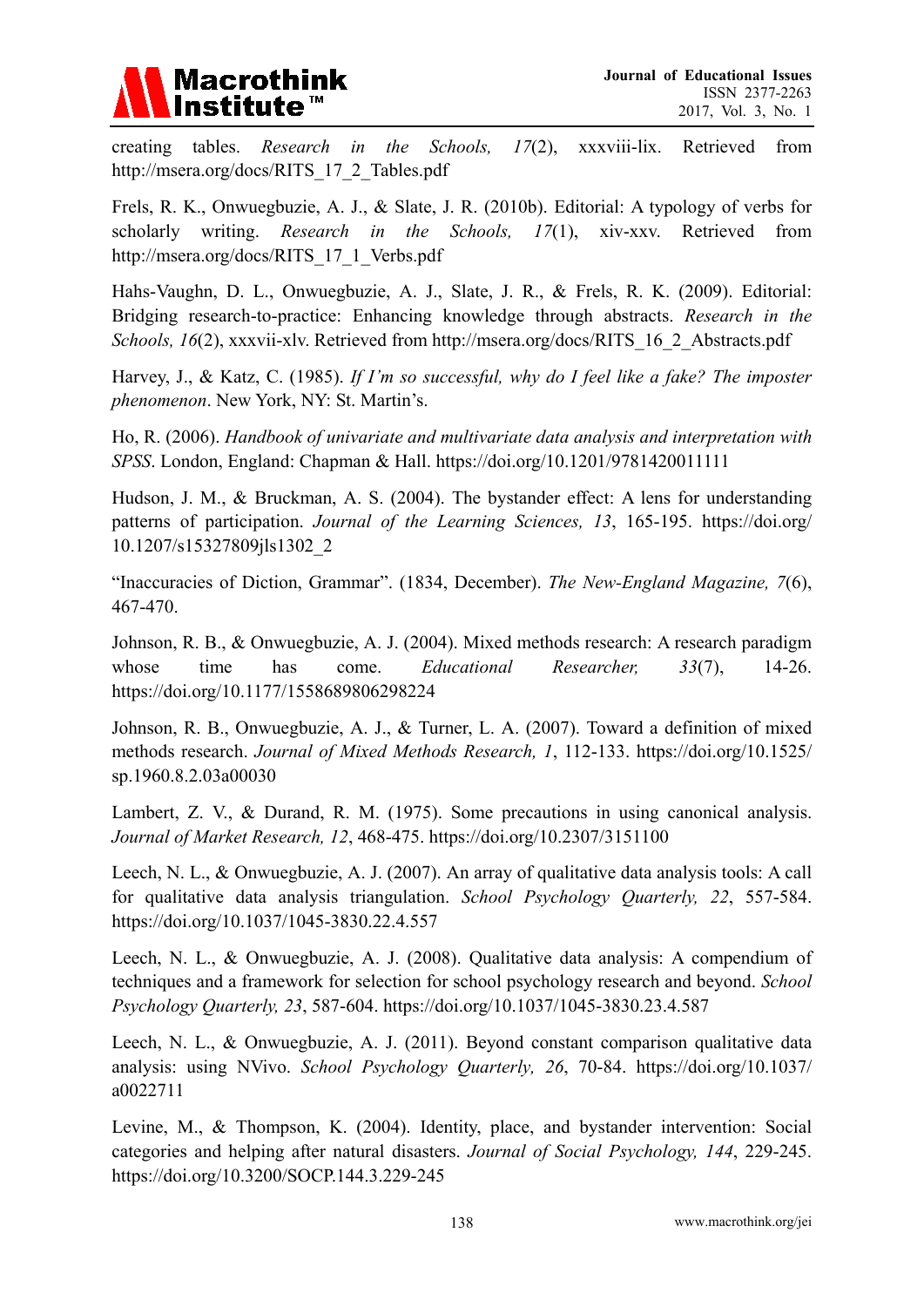

Manly, B. F. J. (2004). *Multivariate statistical methods: A primer* (3rd ed.). London, England: Chapman & Hall.

*Merriam-Webster's Collegiate Dictionary* (11th ed.). (2005). Springfield, MA: Merriam-Webster.

Onwuegbuzie, A. J. (2016). The missing link: The use of link words and phrases as a link to manuscript quality. *Journal of Educational Issues, 2*, 320-330. https://doi.org/10.5296/ jei.v2i2.9697

Onwuegbuzie, A. J., & Combs, J. P. (2009). Writing with discipline: A call for avoiding APA style guide errors in manuscript preparation. *School Leadership Review, 4*, 116-149.

Onwuegbuzie, A. J., Combs, J. P., Frels, R. K., & Slate, J. R. (2011). Editorial: Citation errors revisited: The case for *Educational Researcher*. *Research in the Schools, 18*(1), i-xxxv. Retrieved from http://msera.org/docs/RITS\_18\_1\_Complete.pdf

Onwuegbuzie, A. J., Combs, J. P., Slate, J. R., & Frels, R. K. (2010). Editorial: Evidence-based guidelines for avoiding the most common APA errors in journal article submissions. *Research in the Schools, 16*(2), ix-xxxvi. Retrieved from http://msera.org/docs/ RITS\_16\_2\_APAErrors6th.pdf

Onwuegbuzie, A. J., & Daniel, L. G. (2002). Uses and misuses of the correlation coefficient. *Research in the Schools, 9*(1), 73-90.

Onwuegbuzie, A. J., & Daniel, L. G. (February 12, 2003). Typology of analytical and interpretational errors in quantitative and qualitative educational research. *Current Issues in Education, 6*(2). Retrieved from https://cie.asu.edu/ojs/index.php/cieatasu/article/view/ 1609/651

Onwuegbuzie, A. J., & Daniel, L. G. (2005). Editorial: Evidence-based guidelines for publishing articles in *Research in the Schools* and beyond. *Research in the Schools, 12*(2), 1-11. Retrieved from http://msera.org/docs/Rits\_editorial\_12\_2.pdf

Onwuegbuzie, A. J., Frels, R. K., & Slate, J. R. (2010). Editorial: Evidence-based guidelines for avoiding the most prevalent and serious APA error in journal article submissions—The citation error. *Research in the Schools, 17*(2), i-xxiv. Retrieved from http://msera.org/ docs/RITS\_17\_2\_Citations.pdf

Onwuegbuzie, A. J., Hwang, E., Combs, J. C., & Slate, J. R. (2012). Editorial: Evidence-based guidelines for avoiding reference list errors in manuscripts submitted to journals for review for publication: A replication case study of *Educational Researcher*. *Research in the Schools, 19*(2), i-xvi. Retrieved from http://msera.org/docs/RITS\_ 19\_2\_Reference\_errors2.pdf

Onwuegbuzie, A. J., Hwang, E., Frels, R. K., & Slate, J. R. (2011). Editorial: Evidence-based guidelines for avoiding reference list errors in manuscripts submitted to journals for review for publication. *Research in the Schools, 18*(2), i-xli. Retrieved from http://msera.org/ docs/rits-2011-v18n2.pdf